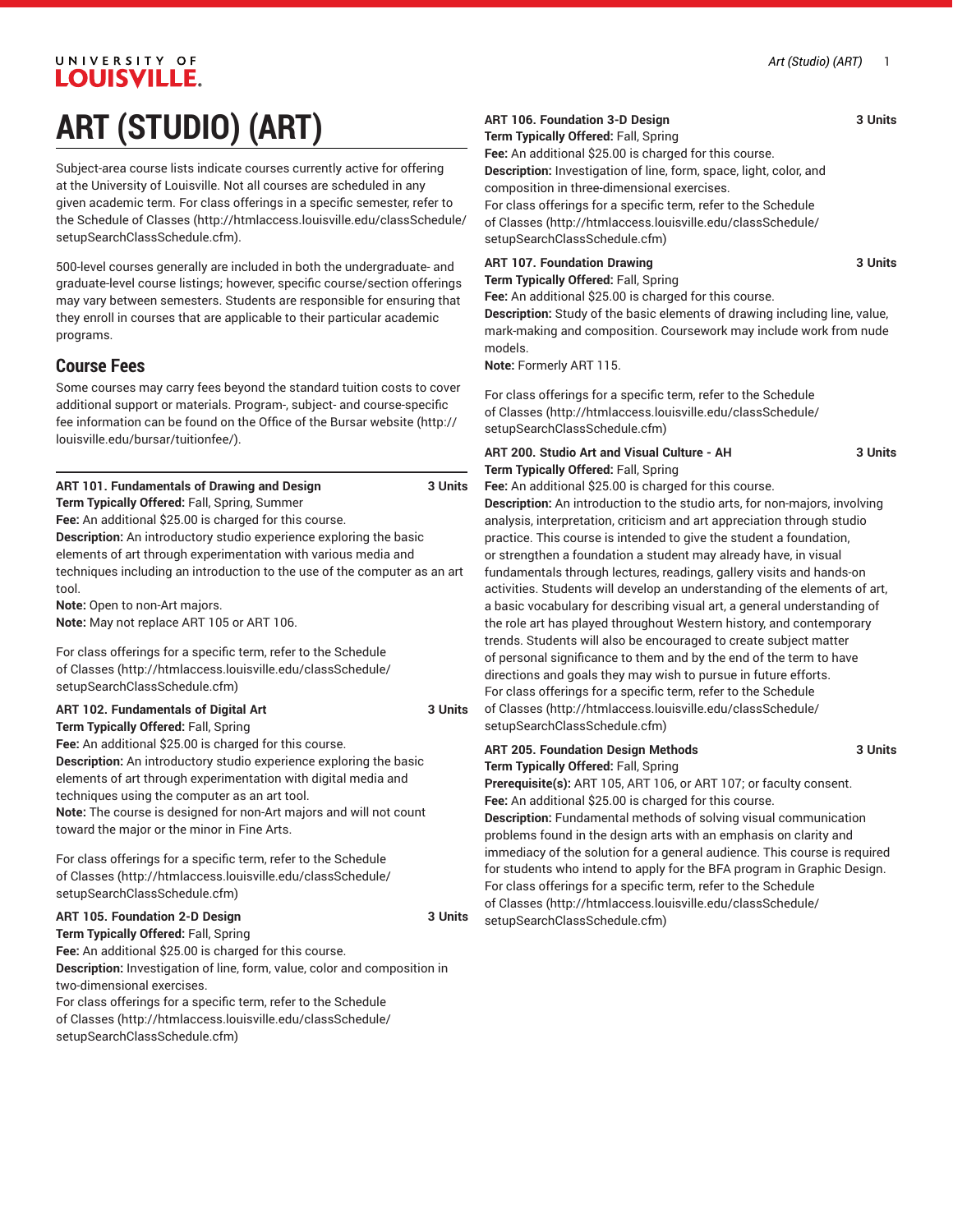| ART 206. Foundation Art Concepts and Methods<br>Term Typically Offered: Spring Only                                                                                                                                                                                                                                                                                                                                                                                                                             | 3 Units | ART 311. Introduction to Glassmaking Techniques<br>Term Typically Offered: Fall, Spring                                                                                                                                                                                                                                                                                                                                                                                                                                                                        | 3 Units |
|-----------------------------------------------------------------------------------------------------------------------------------------------------------------------------------------------------------------------------------------------------------------------------------------------------------------------------------------------------------------------------------------------------------------------------------------------------------------------------------------------------------------|---------|----------------------------------------------------------------------------------------------------------------------------------------------------------------------------------------------------------------------------------------------------------------------------------------------------------------------------------------------------------------------------------------------------------------------------------------------------------------------------------------------------------------------------------------------------------------|---------|
| Prerequisite(s): ART 105, ART 106, or ART 107; or faculty consent.                                                                                                                                                                                                                                                                                                                                                                                                                                              |         | Prerequisite(s): ART 105, ART 106, ART 107, and ART 205; or ART 206; or                                                                                                                                                                                                                                                                                                                                                                                                                                                                                        |         |
| Fee: An additional \$25.00 is charged for this course.<br>Description: Foundation level introduction to concepts and methods<br>in the visual arts. This course utilizes creative and critical thinking to<br>examine and explore a range of critical orientations and interpretive<br>processes in the creation and understanding of meaning across studio<br>disciplines. This three credit hour course is part of the foundation<br>sequence of classes (one of three 200 level choices that can fulfill the |         | ART 207; or faculty consent.<br>Fee: An additional \$35.00 is charged for this course.<br>Description: Introduction to hot, warm and cold glass-making techniques.<br>Emphasis on the historic and contemporary context of glass art.<br>For class offerings for a specific term, refer to the Schedule<br>of Classes (http://htmlaccess.louisville.edu/classSchedule/<br>setupSearchClassSchedule.cfm)                                                                                                                                                        |         |
| requirement of students seeking a BA or BFA).<br>For class offerings for a specific term, refer to the Schedule<br>of Classes (http://htmlaccess.louisville.edu/classSchedule/<br>setupSearchClassSchedule.cfm)                                                                                                                                                                                                                                                                                                 |         | ART 321. Introduction to Sculpture<br>Term Typically Offered: Fall, Spring<br>Prerequisite(s): ART 105, ART 106, ART 107, and ART 205; or ART 206; or<br>ART 207; or faculty consent.                                                                                                                                                                                                                                                                                                                                                                          | 3 Units |
| <b>ART 207. Foundation Figure Drawing</b><br>Term Typically Offered: Fall Only<br>Prerequisite(s): ART 107.<br>Fee: An additional \$25.00 is charged for this course.<br>Description: Study from the human figure in various media; consideration<br>of other basic drawing problems. Coursework may include work from<br>nude models.                                                                                                                                                                          | 3 Units | Fee: An additional \$35.00 is charged for this course.<br>Description: Introduction to concepts, materials, and processes of<br>sculpture. This course explores both figurative and non-figurative issues<br>in three dimensional art.<br>For class offerings for a specific term, refer to the Schedule<br>of Classes (http://htmlaccess.louisville.edu/classSchedule/<br>setupSearchClassSchedule.cfm)                                                                                                                                                       |         |
| Note: Formerly ART 116.                                                                                                                                                                                                                                                                                                                                                                                                                                                                                         |         | ART 331. Introduction to Clay                                                                                                                                                                                                                                                                                                                                                                                                                                                                                                                                  | 3 Units |
| For class offerings for a specific term, refer to the Schedule<br>of Classes (http://htmlaccess.louisville.edu/classSchedule/<br>setupSearchClassSchedule.cfm)                                                                                                                                                                                                                                                                                                                                                  |         | Term Typically Offered: Fall, Spring<br>Prerequisite(s): ART 105, ART 106, ART 107, and ART 205; or ART 206; or<br>ART 207; or faculty consent.<br>Fee: An additional \$35.00 is charged for this course.                                                                                                                                                                                                                                                                                                                                                      |         |
| ART 301. Introduction to Painting<br>Term Typically Offered: Fall, Spring<br>Prerequisite(s): ART 105, ART 106, ART 107, and ART 205; or ART 206; or<br>ART 207; or faculty consent.<br>Fee: An additional \$35.00 is charged for this course.<br>Description: Basic problems in painting structured to develop technical                                                                                                                                                                                       | 3 Units | Description: Students will learn to create forms in clay using the potter's<br>wheel. A variety of vessel forms will be addressed.<br>For class offerings for a specific term, refer to the Schedule<br>of Classes (http://htmlaccess.louisville.edu/classSchedule/<br>setupSearchClassSchedule.cfm)                                                                                                                                                                                                                                                           |         |
| and intuitive skills, and to allow for experimentation in a variety of media.<br>Coursework may include work from nude models.<br>For class offerings for a specific term, refer to the Schedule<br>of Classes (http://htmlaccess.louisville.edu/classSchedule/<br>setupSearchClassSchedule.cfm)                                                                                                                                                                                                                |         | ART 341. Introduction to Printmaking<br>Term Typically Offered: Fall, Spring<br>Prerequisite(s): ART 105, ART 106, ART 107, and ART 205; or ART 206; or<br>ART 207; or faculty consent.<br>Fee: An additional \$35.00 is charged for this course.                                                                                                                                                                                                                                                                                                              | 3 Units |
| ART 305. Drawing and Composition<br>Term Typically Offered: Fall, Spring<br>Prerequisite(s): ART 105, ART 106, ART 107, and ART 205; or ART 206, or<br>ART 207; or faculty consent.                                                                                                                                                                                                                                                                                                                             | 3 Units | Description: An introduction to printmaking as a media for visual<br>expression. Traditional techniques such as intaglio, relief and silkscreen<br>are offered utilizing hand-drawn, photographic or digital sources.<br>Note: Formerly ART 325.                                                                                                                                                                                                                                                                                                               |         |
| Fee: An additional \$35.00 is charged for this course.<br>Description: Further study of drawing with a focus on the development of<br>observational and formal skills through an emphasis on spatial structures                                                                                                                                                                                                                                                                                                 |         | For class offerings for a specific term, refer to the Schedule<br>of Classes (http://htmlaccess.louisville.edu/classSchedule/<br>setupSearchClassSchedule.cfm)                                                                                                                                                                                                                                                                                                                                                                                                 |         |
| and the organization of pictorial space. Coursework may include work<br>from nude models.                                                                                                                                                                                                                                                                                                                                                                                                                       |         | ART 351. Introduction to Black and White Photography                                                                                                                                                                                                                                                                                                                                                                                                                                                                                                           | 3 Units |
| Note: Formerly taught as Intermediate Drawing.                                                                                                                                                                                                                                                                                                                                                                                                                                                                  |         | Term Typically Offered: Fall, Spring<br>Prerequisite(s): ART 105, ART 106, ART 107, and ART 205; or ART 206; or                                                                                                                                                                                                                                                                                                                                                                                                                                                |         |
| For class offerings for a specific term, refer to the Schedule<br>of Classes (http://htmlaccess.louisville.edu/classSchedule/<br>setupSearchClassSchedule.cfm)                                                                                                                                                                                                                                                                                                                                                  |         | ART 207; or faculty consent.<br>Fee: An additional \$35.00 is charged for this course.<br>Description: An introduction to photography as a fine art medium;<br>emphasis on black and white photography utilizing a manual 35 mm<br>camera. Students will learn how to develop film, process prints and gain<br>insight into visual literacy.ART 351 is required for students pursuing a<br>BFA in Studio Art with a concentration in photography.<br>Note: Formerly Introduction to Photography.<br>Note: A digital (DSLR) camera is required for this course. |         |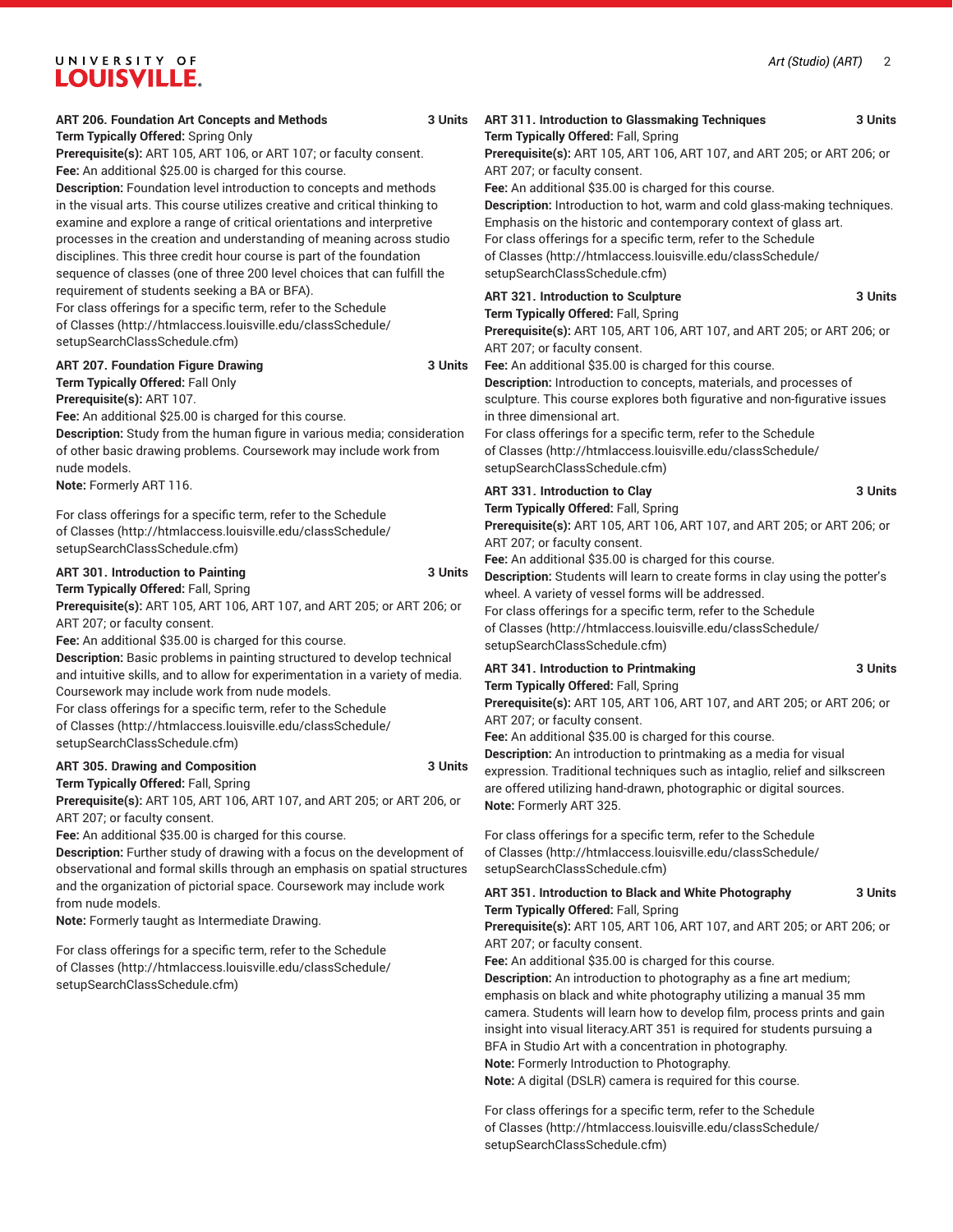#### *Art (Studio) (ART)* 3

# UNIVERSITY OF **LOUISVILLE.**

#### **ART 361. Introduction to Interior Design 3 Units**

**Term Typically Offered:** Fall Only

**Prerequisite(s):** ART 105, ART 106, ART 107, and ART 205; or ART 206; or ART 207; or faculty consent.

**Fee:** An additional \$35.00 is charged for this course.

**Description:** An introduction to interior design through understanding of architectural drawings and conceptual development. This will be achieved through architectural drafting and conceptual sketches. **Note:** This course is a requirement for completion of the BFA in Interior Design.

**Note:** Formerly taught as Introduction to Interior Architecture.

For class offerings for a specific term, refer to the [Schedule](http://htmlaccess.louisville.edu/classSchedule/setupSearchClassSchedule.cfm) [of Classes \(http://htmlaccess.louisville.edu/classSchedule/](http://htmlaccess.louisville.edu/classSchedule/setupSearchClassSchedule.cfm) [setupSearchClassSchedule.cfm\)](http://htmlaccess.louisville.edu/classSchedule/setupSearchClassSchedule.cfm)

#### **ART 362. Color Theory and Human Factors in Interior Design 3 Units Term Typically Offered:** Spring Only

**Prerequisite(s):** ART 361, BFA Candidacy, or faculty consent. **Fee:** An additional \$35.00 is charged for this course.

**Description:** A visual design theory course that explores the use of color theory and human factors/ergonomics information necessary for analyzing and designing the interior environment.

**Note:** This course is required to be taken in the same semester as ART 561 Interior Design Studio I.

**Note:** This course is a requirement for completion of the BFA in Interior Design.

For class offerings for a specific term, refer to the [Schedule](http://htmlaccess.louisville.edu/classSchedule/setupSearchClassSchedule.cfm) [of Classes \(http://htmlaccess.louisville.edu/classSchedule/](http://htmlaccess.louisville.edu/classSchedule/setupSearchClassSchedule.cfm) [setupSearchClassSchedule.cfm\)](http://htmlaccess.louisville.edu/classSchedule/setupSearchClassSchedule.cfm)

# **ART 371. Introduction to Graphic Design 3 Units**

**Term Typically Offered:** Fall Only

**Prerequisite(s):** ART 105, ART 106, ART 107, and ART 205; BFA Graphic Design Candidacy; or faculty consent.

**Fee:** An additional \$35.00 is charged for this course.

**Description:** The development of graphic design as a distinct practice including design theories with emphasis on the 20th century, modernist, postmodernist and semiotic perspectives.

**Note:** This course is a requirement for completion of the BFA in Graphic Design.

For class offerings for a specific term, refer to the [Schedule](http://htmlaccess.louisville.edu/classSchedule/setupSearchClassSchedule.cfm) [of Classes \(http://htmlaccess.louisville.edu/classSchedule/](http://htmlaccess.louisville.edu/classSchedule/setupSearchClassSchedule.cfm) [setupSearchClassSchedule.cfm\)](http://htmlaccess.louisville.edu/classSchedule/setupSearchClassSchedule.cfm)

**Term Typically Offered:** Fall Only **Prerequisite(s):** ART 105, ART 106, ART 107 and ART 205; BFA Graphic Design Candidacy or faculty consent.

**Fee:** An additional \$35.00 is charged for this course. **Description:** Exploration of the team dynamic in an advertising agency, including the roles of art director, copywriter, and account planner. Students will work in teams and be given weekly advertising assignments in 1 of 3 consumer categories: package goods, service and non-profit. Students will be challenged to approach assignments strategically,

conceptually and to develop rough executions of their ideas to make presentations and learn critiquing skills.

**Note:** This course satisfies an elective for completion of the BFA in Graphic Design.

**Note:** Cross-listed with COMM 348.

For class offerings for a specific term, refer to the [Schedule](http://htmlaccess.louisville.edu/classSchedule/setupSearchClassSchedule.cfm) [of Classes](http://htmlaccess.louisville.edu/classSchedule/setupSearchClassSchedule.cfm) ([http://htmlaccess.louisville.edu/classSchedule/](http://htmlaccess.louisville.edu/classSchedule/setupSearchClassSchedule.cfm) [setupSearchClassSchedule.cfm\)](http://htmlaccess.louisville.edu/classSchedule/setupSearchClassSchedule.cfm)

#### **ART 381. Introduction to Fiber/Mixed Media 3 Units Term Typically Offered:** Fall, Spring

**Prerequisite(s):** ART 105, ART 106, ART 107, and ART 205; or ART 206; or ART 207; or faculty consent.

**Fee:** An additional \$35.00 is charged for this course.

**Description:** This mixed media course introduces fiber and fabric materials and processes. Emphasis is placed on the interconnectedness of fiber to other media - painting and printing on fabric, collage and photo imagery on cloth and sculptural form in fiber.

For class offerings for a specific term, refer to the [Schedule](http://htmlaccess.louisville.edu/classSchedule/setupSearchClassSchedule.cfm) [of Classes](http://htmlaccess.louisville.edu/classSchedule/setupSearchClassSchedule.cfm) ([http://htmlaccess.louisville.edu/classSchedule/](http://htmlaccess.louisville.edu/classSchedule/setupSearchClassSchedule.cfm) [setupSearchClassSchedule.cfm\)](http://htmlaccess.louisville.edu/classSchedule/setupSearchClassSchedule.cfm)

#### **ART 383. Papermaking 3 Units**

**Term Typically Offered:** Occasionally Offered

**Prerequisite(s):** ART 105, ART 106, ART 107, and ART 205; or ART 206; or ART 207; or faculty consent.

**Fee:** An additional \$35.00 is charged for this course.

**Description:** Introduces the basic procedures of handmade paper while investigating paper-making as a means for contemporary expression. For class offerings for a specific term, refer to the [Schedule](http://htmlaccess.louisville.edu/classSchedule/setupSearchClassSchedule.cfm) [of Classes](http://htmlaccess.louisville.edu/classSchedule/setupSearchClassSchedule.cfm) ([http://htmlaccess.louisville.edu/classSchedule/](http://htmlaccess.louisville.edu/classSchedule/setupSearchClassSchedule.cfm) [setupSearchClassSchedule.cfm\)](http://htmlaccess.louisville.edu/classSchedule/setupSearchClassSchedule.cfm)

#### **ART 385. Introduction to Book Arts 3 Units**

**Term Typically Offered:** Occasionally Offered

**Prerequisite(s):** ART 105, ART 106, ART 107, and ART 205; or ART 206; or ART 207; or faculty consent.

**Fee:** An additional \$35.00 is charged for this course.

**Description:** An introduction to traditional and non-traditional book arts with focus on the construction of traditional book forms such as folded bindings, Japanese stab bindings, portfolios, as well as types of multi-signature bindings. Students will investigate approaches to combining construction methods as well as the incorporation of content and imagery into the book form.

For class offerings for a specific term, refer to the [Schedule](http://htmlaccess.louisville.edu/classSchedule/setupSearchClassSchedule.cfm) [of Classes](http://htmlaccess.louisville.edu/classSchedule/setupSearchClassSchedule.cfm) ([http://htmlaccess.louisville.edu/classSchedule/](http://htmlaccess.louisville.edu/classSchedule/setupSearchClassSchedule.cfm) [setupSearchClassSchedule.cfm\)](http://htmlaccess.louisville.edu/classSchedule/setupSearchClassSchedule.cfm)

**ART 372. Creativity in Advertising 3 Units**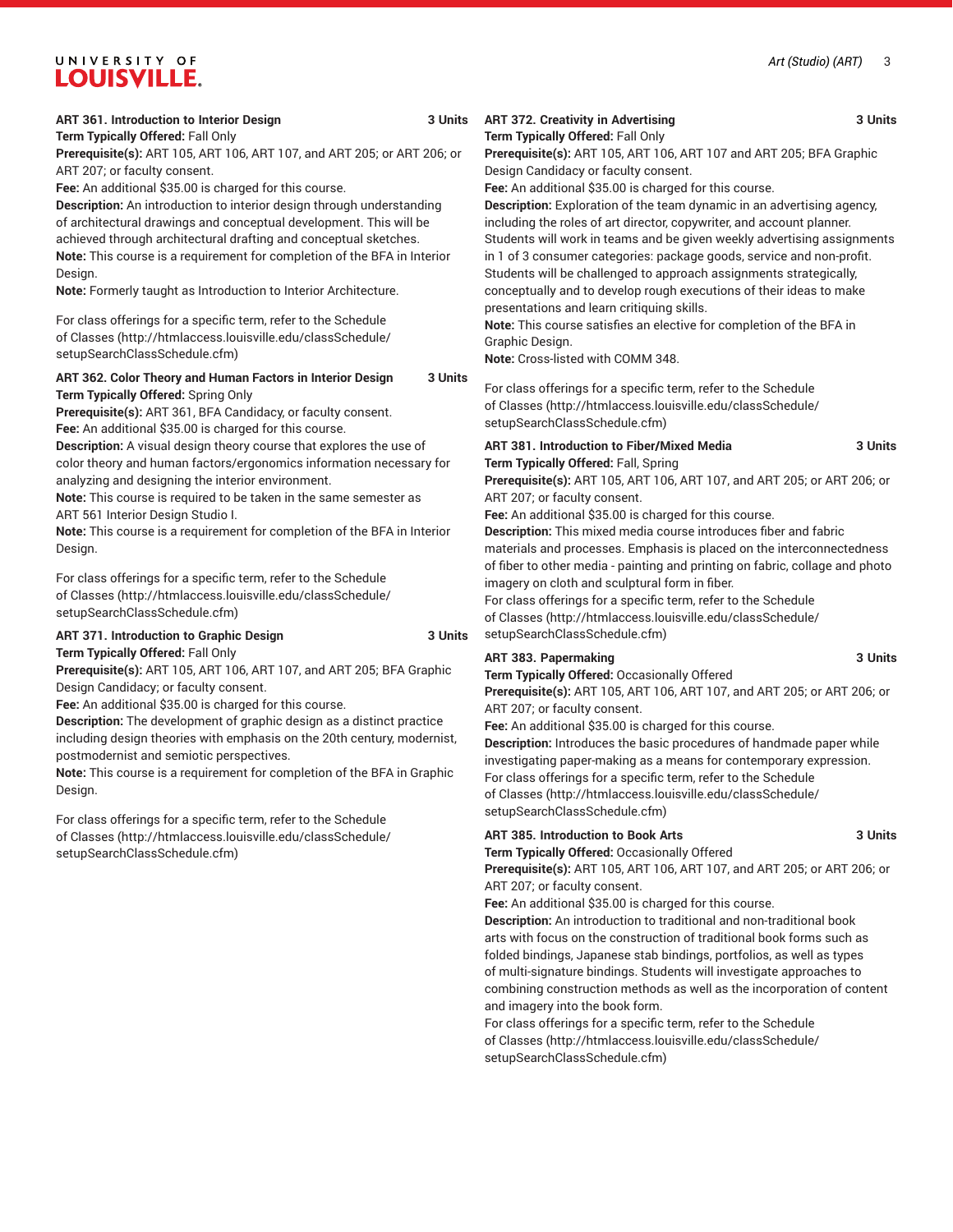| ART 390. Special Problems in Studio Art                                                                                                                                                                                                                                                                                                                                                                                                                                                                                                                                                                                                                                                    | <b>ART 502. Advanced Concepts in Painting</b>                                                                                                                                                                                                                                                                                                                                                                                                                                                                                                 |
|--------------------------------------------------------------------------------------------------------------------------------------------------------------------------------------------------------------------------------------------------------------------------------------------------------------------------------------------------------------------------------------------------------------------------------------------------------------------------------------------------------------------------------------------------------------------------------------------------------------------------------------------------------------------------------------------|-----------------------------------------------------------------------------------------------------------------------------------------------------------------------------------------------------------------------------------------------------------------------------------------------------------------------------------------------------------------------------------------------------------------------------------------------------------------------------------------------------------------------------------------------|
| 3 Units                                                                                                                                                                                                                                                                                                                                                                                                                                                                                                                                                                                                                                                                                    | 3 Units                                                                                                                                                                                                                                                                                                                                                                                                                                                                                                                                       |
| Term Typically Offered: Occasionally Offered                                                                                                                                                                                                                                                                                                                                                                                                                                                                                                                                                                                                                                               | Term Typically Offered: Fall, Spring                                                                                                                                                                                                                                                                                                                                                                                                                                                                                                          |
| Prerequisite(s): ART 105, ART 106, ART 107, and ART 205; or ART 206; or                                                                                                                                                                                                                                                                                                                                                                                                                                                                                                                                                                                                                    | Prerequisite(s): ART 301 and BFA Candidacy; or faculty consent.                                                                                                                                                                                                                                                                                                                                                                                                                                                                               |
| ART 207; or faculty consent.                                                                                                                                                                                                                                                                                                                                                                                                                                                                                                                                                                                                                                                               | Fee: An additional \$50.00 is charged for this course.                                                                                                                                                                                                                                                                                                                                                                                                                                                                                        |
| Fee: An additional \$35.00 is charged for this course.                                                                                                                                                                                                                                                                                                                                                                                                                                                                                                                                                                                                                                     | Description: Exploration of individual (self-generated) conceptual issues                                                                                                                                                                                                                                                                                                                                                                                                                                                                     |
| Description: Exploration of a particular theme, medium or combination of                                                                                                                                                                                                                                                                                                                                                                                                                                                                                                                                                                                                                   | and techniques in painting.                                                                                                                                                                                                                                                                                                                                                                                                                                                                                                                   |
| media outside the scope of established departmental curriculum.                                                                                                                                                                                                                                                                                                                                                                                                                                                                                                                                                                                                                            | Note: Formerly Directed Study Painting.                                                                                                                                                                                                                                                                                                                                                                                                                                                                                                       |
| Note: May be repeated with different subtitles to a maximum of 12 hours.                                                                                                                                                                                                                                                                                                                                                                                                                                                                                                                                                                                                                   | Note: May be repeated up to a maximum of 12 hours.                                                                                                                                                                                                                                                                                                                                                                                                                                                                                            |
| For class offerings for a specific term, refer to the Schedule                                                                                                                                                                                                                                                                                                                                                                                                                                                                                                                                                                                                                             | For class offerings for a specific term, refer to the Schedule                                                                                                                                                                                                                                                                                                                                                                                                                                                                                |
| of Classes (http://htmlaccess.louisville.edu/classSchedule/                                                                                                                                                                                                                                                                                                                                                                                                                                                                                                                                                                                                                                | of Classes (http://htmlaccess.louisville.edu/classSchedule/                                                                                                                                                                                                                                                                                                                                                                                                                                                                                   |
| setupSearchClassSchedule.cfm)                                                                                                                                                                                                                                                                                                                                                                                                                                                                                                                                                                                                                                                              | setupSearchClassSchedule.cfm)                                                                                                                                                                                                                                                                                                                                                                                                                                                                                                                 |
| ART 391. Special Problems in Studio Art for Non-Majors                                                                                                                                                                                                                                                                                                                                                                                                                                                                                                                                                                                                                                     | <b>ART 503. Special Topics in Painting</b>                                                                                                                                                                                                                                                                                                                                                                                                                                                                                                    |
| 3 Units                                                                                                                                                                                                                                                                                                                                                                                                                                                                                                                                                                                                                                                                                    | 3 Units                                                                                                                                                                                                                                                                                                                                                                                                                                                                                                                                       |
| Term Typically Offered: Occasionally Offered                                                                                                                                                                                                                                                                                                                                                                                                                                                                                                                                                                                                                                               | Term Typically Offered: Occasionally Offered                                                                                                                                                                                                                                                                                                                                                                                                                                                                                                  |
| Fee: An additional \$35.00 is charged for this course.                                                                                                                                                                                                                                                                                                                                                                                                                                                                                                                                                                                                                                     | Prerequisite(s): ART 301 and BFA candidacy; or faculty consent.                                                                                                                                                                                                                                                                                                                                                                                                                                                                               |
| Description: Exploration of a particular theme, medium, or combination of                                                                                                                                                                                                                                                                                                                                                                                                                                                                                                                                                                                                                  | Fee: An additional \$50.00 is charged for this course.                                                                                                                                                                                                                                                                                                                                                                                                                                                                                        |
| media for non-studio art majors.                                                                                                                                                                                                                                                                                                                                                                                                                                                                                                                                                                                                                                                           | Description: Focused exploration of a painting topic, process, technique                                                                                                                                                                                                                                                                                                                                                                                                                                                                      |
| Note: The course is designed for non-art majors and will not count toward                                                                                                                                                                                                                                                                                                                                                                                                                                                                                                                                                                                                                  | or issue.                                                                                                                                                                                                                                                                                                                                                                                                                                                                                                                                     |
| the major or the minor in Fine Arts.                                                                                                                                                                                                                                                                                                                                                                                                                                                                                                                                                                                                                                                       | Note: May be repeated up to 12 credit hours.                                                                                                                                                                                                                                                                                                                                                                                                                                                                                                  |
| For class offerings for a specific term, refer to the Schedule                                                                                                                                                                                                                                                                                                                                                                                                                                                                                                                                                                                                                             | For class offerings for a specific term, refer to the Schedule                                                                                                                                                                                                                                                                                                                                                                                                                                                                                |
| of Classes (http://htmlaccess.louisville.edu/classSchedule/                                                                                                                                                                                                                                                                                                                                                                                                                                                                                                                                                                                                                                | of Classes (http://htmlaccess.louisville.edu/classSchedule/                                                                                                                                                                                                                                                                                                                                                                                                                                                                                   |
| setupSearchClassSchedule.cfm)                                                                                                                                                                                                                                                                                                                                                                                                                                                                                                                                                                                                                                                              | setupSearchClassSchedule.cfm)                                                                                                                                                                                                                                                                                                                                                                                                                                                                                                                 |
| ART 440. Cooperative Internship in Art<br>1-3 Units<br>Term Typically Offered: Fall, Spring, Summer<br>Prerequisite(s): See requirements for Cooperative Internship Program in<br>the Undergraduate Catalog.<br>Fee: An additional \$50.00 is charged for this course.<br>Description: An individually-arranged course combining a work<br>experience with a related academic or creative project.<br>Note: This work/learning arrangement must be overseen by a studio<br>faculty member and by a designated employee of an organization.<br>Note: Registering for ART 440 is contingent upon the student identifying<br>a studio faculty member who will sponsor and oversee their work. | ART 504. Directed Study in Painting<br>3 Units<br>Term Typically Offered: Fall, Spring<br>Prerequisite(s): ART 502 and BFA Candidacy; or faculty consent.<br>Fee: An additional \$50.00 is charged for this course.<br>Description: A focused, in-depth exploration of self-generated problems in<br>painting.<br>Note: May be repeated up to a maximum of 12 credit hours.<br>For class offerings for a specific term, refer to the Schedule<br>of Classes (http://htmlaccess.louisville.edu/classSchedule/<br>setupSearchClassSchedule.cfm) |
| Note: May not be used to fulfill minimum requirements for the major in<br>Art or Art History.<br>Course Attribute(s): CBL - This course includes Community-Based<br>Learning (CBL). Students will engage in a community experience or<br>project with an external partner in order to enhance understanding and<br>application of academic content.                                                                                                                                                                                                                                                                                                                                        | ART 505. Advanced Figure Drawing<br>3 Units<br>Term Typically Offered: Fall, Spring<br>Prerequisite(s): ART 305 and BFA Candidacy; or faculty consent.<br>Fee: An additional \$50.00 is charged for this course.<br>Description: Advanced study of the human figure exploring more complex<br>problems as a means of developing an individual approach to drawing.                                                                                                                                                                            |
| For class offerings for a specific term, refer to the Schedule                                                                                                                                                                                                                                                                                                                                                                                                                                                                                                                                                                                                                             | Coursework may include work from nude models.                                                                                                                                                                                                                                                                                                                                                                                                                                                                                                 |
| of Classes (http://htmlaccess.louisville.edu/classSchedule/                                                                                                                                                                                                                                                                                                                                                                                                                                                                                                                                                                                                                                | Note: May be repeated to a maximum of 12 hours.                                                                                                                                                                                                                                                                                                                                                                                                                                                                                               |
| setupSearchClassSchedule.cfm)                                                                                                                                                                                                                                                                                                                                                                                                                                                                                                                                                                                                                                                              | For class offerings for a specific term, refer to the Schedule                                                                                                                                                                                                                                                                                                                                                                                                                                                                                |
| <b>ART 501. Concepts in Painting</b><br>3 Units<br>Term Typically Offered: Fall, Spring                                                                                                                                                                                                                                                                                                                                                                                                                                                                                                                                                                                                    | of Classes (http://htmlaccess.louisville.edu/classSchedule/<br>setupSearchClassSchedule.cfm)                                                                                                                                                                                                                                                                                                                                                                                                                                                  |
| Prerequisite(s): ART 301 and BFA Candidacy; or faculty consent.<br>Fee: An additional \$50.00 is charged for this course.<br>Description: Exploration of conceptual and technical issues in painting.<br>Note: Formerly Advanced Painting.<br>Note: May not be repeated.                                                                                                                                                                                                                                                                                                                                                                                                                   | ART 506. Themes and Concepts in Drawing<br>3 Units<br>Term Typically Offered: Occasionally Offered<br>Prerequisite(s): ART 305 and BFA Candidacy; or faculty consent.<br>Fee: An additional \$50.00 is charged for this course.<br>Description: Individual problems stressing development of personal<br>imagery and concepts and optional media and approaches. Coursework                                                                                                                                                                   |
| For class offerings for a specific term, refer to the Schedule                                                                                                                                                                                                                                                                                                                                                                                                                                                                                                                                                                                                                             | may include work from nude models.                                                                                                                                                                                                                                                                                                                                                                                                                                                                                                            |
| of Classes (http://htmlaccess.louisville.edu/classSchedule/                                                                                                                                                                                                                                                                                                                                                                                                                                                                                                                                                                                                                                | Note: Formally taught as Advanced Drawing Concepts.                                                                                                                                                                                                                                                                                                                                                                                                                                                                                           |
| setupSearchClassSchedule.cfm)                                                                                                                                                                                                                                                                                                                                                                                                                                                                                                                                                                                                                                                              | Note: May be repeated to a maximum of 12 hours                                                                                                                                                                                                                                                                                                                                                                                                                                                                                                |

#### **ART 506. Themes and Concepts in Drawing 3 Units**

**Anced Drawing Concepts. Note:** May be repeated to a maximum of 12 hours.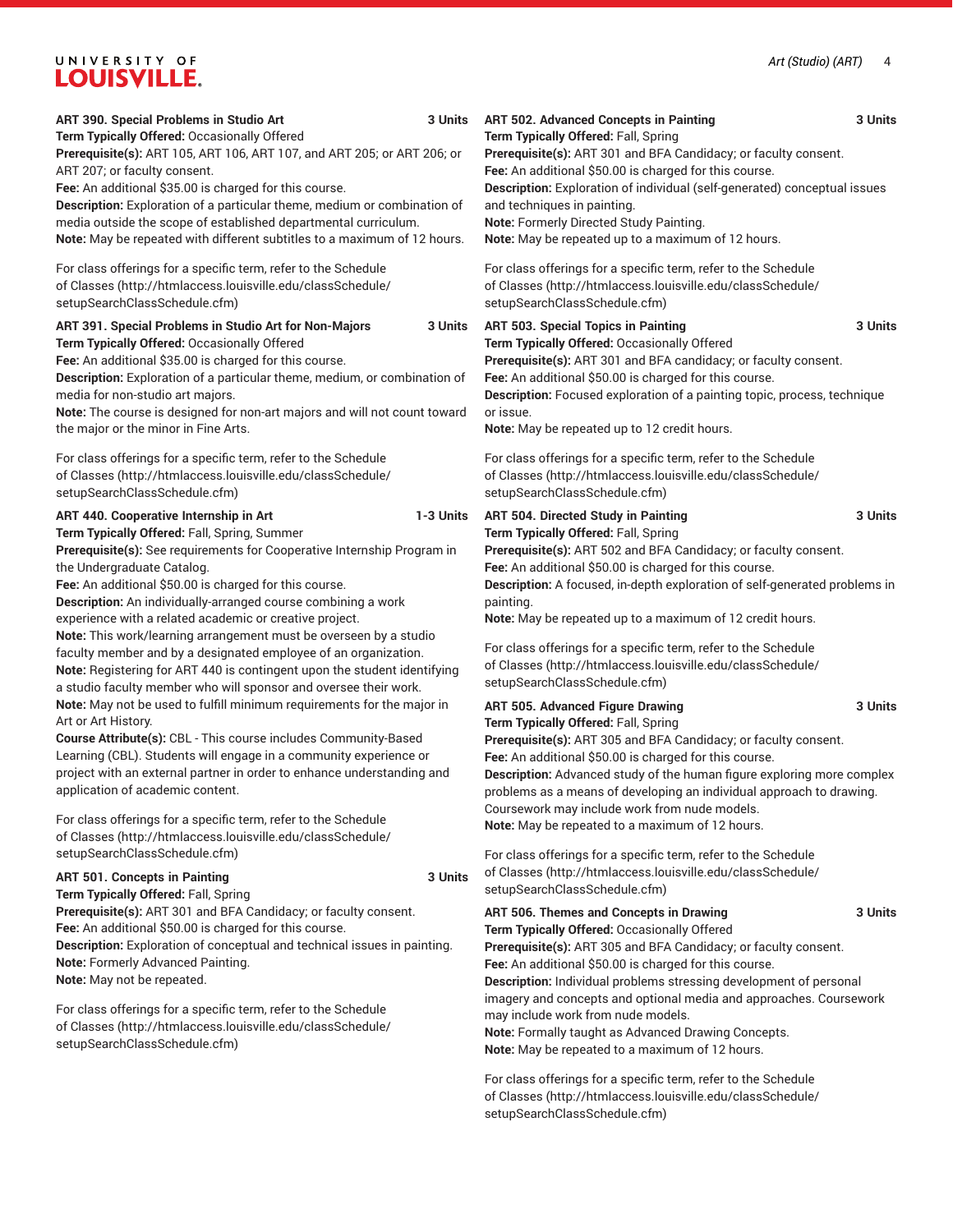| ART 507. Directed Study in Drawing<br>Term Typically Offered: Fall, Spring<br>Prerequisite(s): ART 505 or ART 506; and BFA Candidacy; or faculty<br>consent.<br>Fee: An additional \$50.00 is charged for this course.<br>Description: Experimentation on individual problems in drawing.<br>Note: May be repeated to a maximum of 12 hours.                                                                                                                                                                                                                                                                      | 3 Units | ART 512. Directed Study in Glass<br>Term Typically Offered: Fall, Spring<br>Prerequisite(s): ART 511 and BFA Candidacy; or faculty consent.<br>Fee: An additional \$50.00 is charged for this course.<br><b>Description:</b> Experimentation on individual problems in Glass. Emphasis<br>is placed on realization and execution of ideas.<br>Note: May be repeated up to 12 hours.                                                                                                                                                                                                                                                                   | 3 Units |
|-------------------------------------------------------------------------------------------------------------------------------------------------------------------------------------------------------------------------------------------------------------------------------------------------------------------------------------------------------------------------------------------------------------------------------------------------------------------------------------------------------------------------------------------------------------------------------------------------------------------|---------|-------------------------------------------------------------------------------------------------------------------------------------------------------------------------------------------------------------------------------------------------------------------------------------------------------------------------------------------------------------------------------------------------------------------------------------------------------------------------------------------------------------------------------------------------------------------------------------------------------------------------------------------------------|---------|
| For class offerings for a specific term, refer to the Schedule<br>of Classes (http://htmlaccess.louisville.edu/classSchedule/<br>setupSearchClassSchedule.cfm)                                                                                                                                                                                                                                                                                                                                                                                                                                                    |         | For class offerings for a specific term, refer to the Schedule<br>of Classes (http://htmlaccess.louisville.edu/classSchedule/<br>setupSearchClassSchedule.cfm)                                                                                                                                                                                                                                                                                                                                                                                                                                                                                        |         |
| ART 508. Art Education Methods and Research I<br>Prerequisite(s): Fine Arts majors only.<br>Fee: An additional \$50.00 is charged for this course.<br>Description: Art education methods and current research readings to<br>satisfy Kentucky certification requirements for teachers of art in grades<br>K-6.<br>For class offerings for a specific term, refer to the Schedule<br>of Classes (http://htmlaccess.louisville.edu/classSchedule/<br>setupSearchClassSchedule.cfm)                                                                                                                                  | 3 Units | ART 518. Art Education Methods and Research II<br>Term Typically Offered: Occasionally Offered<br>Prerequisite(s): Fine Arts majors only.<br>Fee: An additional \$50.00 is charged for this course.<br>Description: Art education methods and current research readings to<br>satisfy Kentucky certification requirements for teachers in grades 7-12.<br>For class offerings for a specific term, refer to the Schedule<br>of Classes (http://htmlaccess.louisville.edu/classSchedule/<br>setupSearchClassSchedule.cfm)                                                                                                                              | 3 Units |
| ART 509. Anatomy & Life Drawing<br>Term Typically Offered: Occasionally Offered<br>Prerequisite(s): ART 305 and BFA candidacy; or faculty consent.<br>Fee: An additional \$50.00 is charged for this course.<br>Description: The study of human anatomy for the artist as visual<br>structual form with emphasis on skeletal system, and movement; muscle<br>system, and surface features. Course work may include drawing from<br>nude models.<br>For class offerings for a specific term, refer to the Schedule<br>of Classes (http://htmlaccess.louisville.edu/classSchedule/<br>setupSearchClassSchedule.cfm) | 3 Units | ART 520. Adventures in Design Methods and Processes<br>Term Typically Offered: Spring Odd Years<br>Prerequisite(s): ART 572; BFA Graphic Design Candidacy; or faculty<br>consent.<br>Fee: An additional \$50.00 is charged for this course.<br>Description: An in-depth investigation of experimental methods of<br>the design process within the context of designing effective visual<br>communications. This studio-based exploration of graphic design<br>revolves around Adventures: unconventional projects with emphasis<br>placed on experimentation and observation.<br>Note: This course satisfies an elective for completion of the BFA in | 3 Units |
| ART 510. Design for Visualizing Data and Information<br>Term Typically Offered: Occasionally Offered<br>Prerequisite(s): ART 572; BFA Graphic Design Candidacy; or faculty<br>consent.                                                                                                                                                                                                                                                                                                                                                                                                                            | 3 Units | Graphic Design.<br>For class offerings for a specific term, refer to the Schedule<br>of Classes (http://htmlaccess.louisville.edu/classSchedule/<br>setupSearchClassSchedule.cfm)                                                                                                                                                                                                                                                                                                                                                                                                                                                                     |         |
| Description: Exploration of the design and production of a variety of<br>formats (charts, tables, maps, diagrams) and challenges (presenting<br>the information in a visually engaging way with accuracy and integrity);<br>targeting a variety of audiences. Emphasis is placed on both the thinking<br>and the making that goes into a successfully designed data visualization.<br>Note: This course satisfies an elective for completion of the BFA in<br>Graphic Design.<br>For class offerings for a specific term, refer to the Schedule<br>of Classes (http://htmlaccess.louisville.edu/classSchedule/    |         | <b>ART 521. Practice of Sculpture</b><br>Term Typically Offered: Fall, Spring<br>Prerequisite(s): ART 321 and BFA Candidacy; or faculty consent.<br>Fee: An additional \$50.00 is charged for this course.<br>Description: Introduction to a wide range of sculpture processes and<br>media with an exploration of concepts and issues in contemporary<br>sculpture.<br>Note: Formerly taught as Sculpture II.<br>Note: May be repeated to a maximum of 12 hours.                                                                                                                                                                                     | 3 Units |
| setupSearchClassSchedule.cfm)<br><b>ART 511. Advanced Glassmaking Techniques</b><br>Term Typically Offered: Fall, Spring                                                                                                                                                                                                                                                                                                                                                                                                                                                                                          | 3 Units | For class offerings for a specific term, refer to the Schedule<br>of Classes (http://htmlaccess.louisville.edu/classSchedule/<br>setupSearchClassSchedule.cfm)                                                                                                                                                                                                                                                                                                                                                                                                                                                                                        |         |
| Prerequisite(s): ART 311 and BFA candidacy; or faculty consent.<br>Fee: An additional \$50.00 is charged for this course.<br>Description: Specialized exploration of glassmaking techniques.<br>Emphasis on professional and academic issues pertaining to glass.<br>Note: May be repeated up to 12 hours.<br>For class offerings for a specific term, refer to the Schedule<br>of Classes (http://htmlaccess.louisville.edu/classSchedule/<br>setupSearchClassSchedule.cfm)                                                                                                                                      |         | <b>ART 522. Sculpture Strategies</b><br>Term Typically Offered: Fall, Spring<br>Prerequisite(s): ART 321 and BFA Candidacy; or faculty consent.<br>Fee: An additional \$50.00 is charged for this course.<br><b>Description:</b> Exploration of sculpture at the advanced level with emphasis<br>on developing an individual direction in sculpture.<br>Note: Formerly taught as Advanced Sculpture.<br>Note: May be repeated to a maximum of 12 hours.                                                                                                                                                                                               | 3 Units |
|                                                                                                                                                                                                                                                                                                                                                                                                                                                                                                                                                                                                                   |         | For class offerings for a specific term, refer to the Schedule<br>of Classes (http://htmlaccess.louisville.edu/classSchedule/<br>setupSearchClassSchedule.cfm)                                                                                                                                                                                                                                                                                                                                                                                                                                                                                        |         |

**ART 512. Directed Study in Glass 3 Units**

**ART 518. Art Education Methods and Research II 3 Units**

**ART 521. Practice of Sculpture 3 Units**

**ART 522. Sculpture Strategies 3 Units**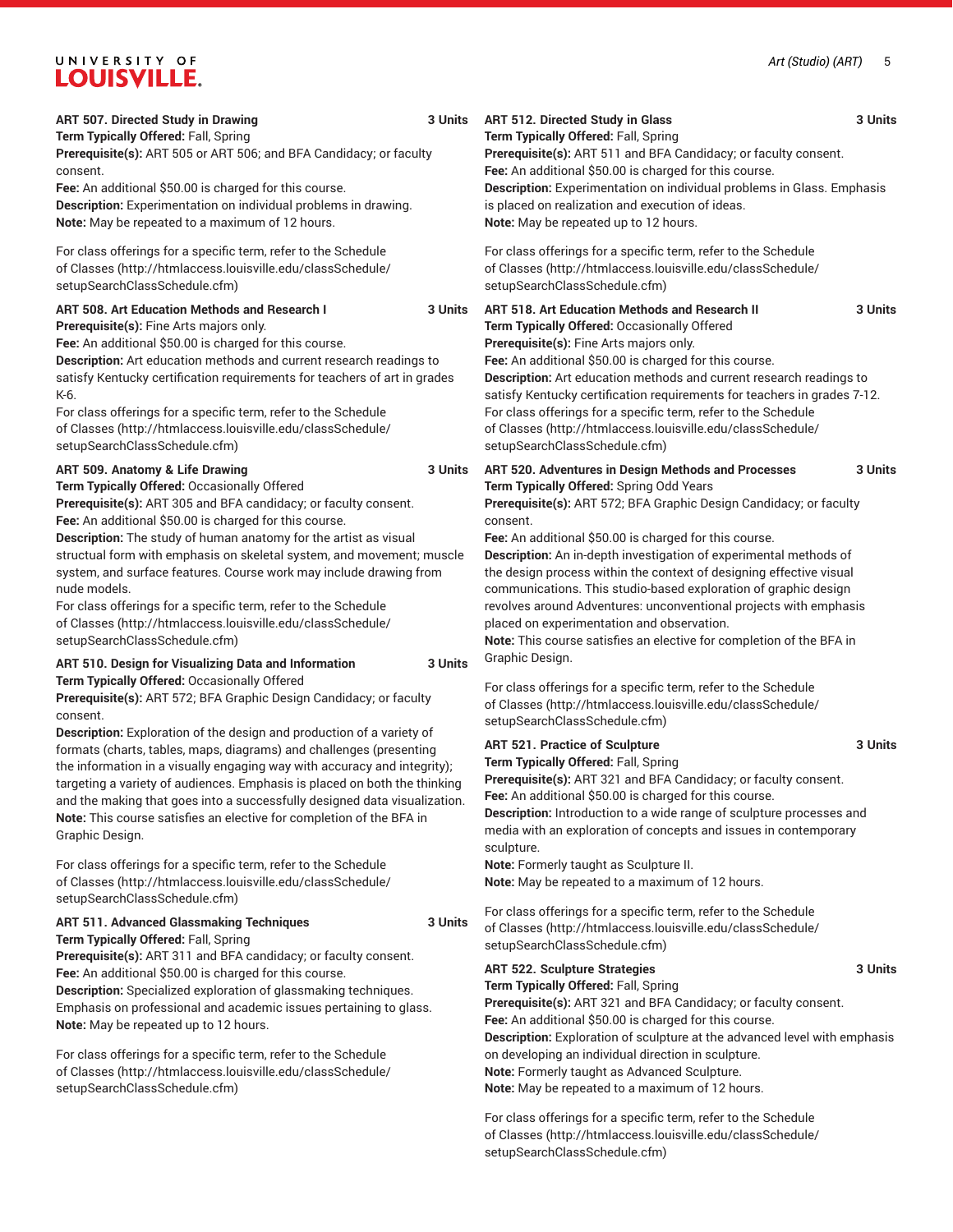[setupSearchClassSchedule.cfm\)](http://htmlaccess.louisville.edu/classSchedule/setupSearchClassSchedule.cfm)

| ART 523. Directed Study in Sculpture<br>Term Typically Offered: Fall, Spring<br>Prerequisite(s): ART 521 and BFA Candidacy; or faculty consent.<br>Fee: An additional \$50.00 is charged for this course.<br>Description: Experimentation on individual problems in sculpture.                                                                                                                                                                                                                                                                                                                                                 | 3 Units | ART 534. Directed Study in Ceramics<br>Term Typically Offered: Fall, Spring<br>Prerequisite(s): ART 531 and BFA Candidacy; or faculty consent.<br>Fee: An additional \$50.00 is charged for this course.<br>Description: Experimentation on individual problems in clay and                                                                                                                                                                                                                                                                                                            | 3 Units |
|--------------------------------------------------------------------------------------------------------------------------------------------------------------------------------------------------------------------------------------------------------------------------------------------------------------------------------------------------------------------------------------------------------------------------------------------------------------------------------------------------------------------------------------------------------------------------------------------------------------------------------|---------|----------------------------------------------------------------------------------------------------------------------------------------------------------------------------------------------------------------------------------------------------------------------------------------------------------------------------------------------------------------------------------------------------------------------------------------------------------------------------------------------------------------------------------------------------------------------------------------|---------|
| Note: May be repeated to a maximum of 12 hours.<br>For class offerings for a specific term, refer to the Schedule<br>of Classes (http://htmlaccess.louisville.edu/classSchedule/<br>setupSearchClassSchedule.cfm)                                                                                                                                                                                                                                                                                                                                                                                                              |         | ceramics.<br>Note: May be repeated up to a maximum of 12 hours.<br>For class offerings for a specific term, refer to the Schedule<br>of Classes (http://htmlaccess.louisville.edu/classSchedule/                                                                                                                                                                                                                                                                                                                                                                                       |         |
| ART 530. Environmental Graphic Design and Wayfinding<br>Term Typically Offered: Occasionally Offered<br>Prerequisite(s): ART 572; BFA Graphic Design Candidacy; or faculty<br>consent.<br>Fee: An additional \$50.00 is charged for this course.<br>Description: Problems in architectural, environmental, and placemaking<br>graphic design.<br>Note: This course satisfies an elective for completion of the BFA in<br>Graphic Design.<br>For class offerings for a specific term, refer to the Schedule                                                                                                                     | 3 Units | setupSearchClassSchedule.cfm)<br>ART 540. Art, Design and Meaning<br>Term Typically Offered: Spring Even Years<br>Prerequisite(s): ART 572; BFA Graphic Design Candidacy; or faculty<br>consent.<br>Fee: An additional \$50.00 is charged for this course.<br>Description: Readings and experiments applying semiotics to visual<br>communication problems in the fine and design arts.<br>Note: This course satisfies an elective for completion of the BFA in<br>Graphic Design.                                                                                                     | 3 Units |
| of Classes (http://htmlaccess.louisville.edu/classSchedule/<br>setupSearchClassSchedule.cfm)<br>ART 531. Advanced Ceramics: Wheelthrowing                                                                                                                                                                                                                                                                                                                                                                                                                                                                                      | 3 Units | For class offerings for a specific term, refer to the Schedule<br>of Classes (http://htmlaccess.louisville.edu/classSchedule/<br>setupSearchClassSchedule.cfm)                                                                                                                                                                                                                                                                                                                                                                                                                         |         |
| Term Typically Offered: Fall Only<br>Prerequisite(s): ART 331 and BFA Candidacy; or consent of instructor.<br>Fee: An additional \$50.00 is charged for this course.<br>Description: Focus on individual expression, experimentation and<br>development of subject in wheelthrown vessels. Loading and firing of<br>kilns is expected.<br>Note: Formerly taught as Advanced Ceramics I.<br>Note: May be repeated to a maximum of 12 hours.                                                                                                                                                                                     |         | <b>ART 541. Studio Practice in Printmaking</b><br>Term Typically Offered: Fall, Spring<br>Prerequisite(s): ART 341.<br>Fee: An additional \$50.00 is charged for this course.<br>Description: Advanced projects in all printmaking media. Emphasis is on<br>the unique qualities of print media for personal expression.<br>Note: Formerly ART 525.<br>Note: May be repeated to a maximum of 12 hours.                                                                                                                                                                                 | 3 Units |
| For class offerings for a specific term, refer to the Schedule<br>of Classes (http://htmlaccess.louisville.edu/classSchedule/<br>setupSearchClassSchedule.cfm)                                                                                                                                                                                                                                                                                                                                                                                                                                                                 |         | For class offerings for a specific term, refer to the Schedule<br>of Classes (http://htmlaccess.louisville.edu/classSchedule/<br>setupSearchClassSchedule.cfm)                                                                                                                                                                                                                                                                                                                                                                                                                         |         |
| ART 532. Advanced Ceramics: Sculptural Forms<br>Term Typically Offered: Spring Only<br>Prerequisite(s): ART 331 and BFA Candidacy; or consent of the instructor.<br>Fee: An additional \$50.00 is charged for this course.<br>Description: Focus on individual expression, experimentation and<br>development of content driven sculptural forms. Students explore<br>abstraction, observation and narrative through singular or modular<br>pieces. Loading and firing of kilns is expected.<br>Note: Formerly taught as Advanced Ceramics II & Handbuilding<br>Techniques.<br>Note: May be repeated to a maximum of 12 hours. | 3 Units | <b>ART 542. Digital Printmaking</b><br>Prerequisite(s): BFA Candidacy or faculty consent.<br>Fee: An additional \$50.00 is charged for this course.<br>Description: Using the computer to create imagery for printmaking. An<br>introduction to digital techniques to be used alone or in conjunction with<br>traditional printmaking media to produce fine art prints.<br>Note: Formally ART 526.<br>Note: May be repeated to a maximum of 12 hours.<br>For class offerings for a specific term, refer to the Schedule<br>of Classes (http://htmlaccess.louisville.edu/classSchedule/ | 3 Units |
| For class offerings for a specific term, refer to the Schedule<br>of Classes (http://htmlaccess.louisville.edu/classSchedule/<br>setupSearchClassSchedule.cfm)                                                                                                                                                                                                                                                                                                                                                                                                                                                                 |         | setupSearchClassSchedule.cfm)<br>ART 543. Directed Study in Printmaking<br>Term Typically Offered: Fall, Spring<br>Prerequisite(s): ART 541 and BFA Candidacy; or faculty consent.                                                                                                                                                                                                                                                                                                                                                                                                     | 3 Units |
| ART 533. Clay Glazes and Firing<br>Term Typically Offered: Occasionally Offered<br>Prerequisite(s): ART 331 and BFA Candidacy; or faculty consent.<br>Fee: An additional \$50.00 is charged for this course.                                                                                                                                                                                                                                                                                                                                                                                                                   | 3 Units | Fee: An additional \$50.00 is charged for this course.<br>Description: Experimentation on individual problems in printmaking.<br>Note: Formerly ART 527.<br>Note: May be repeated to a maximum of 12 hours.                                                                                                                                                                                                                                                                                                                                                                            |         |
| Description: The study of the chemistry of clay and glazes. Students will<br>develop and test formulas for clay bodies, slips and glazes. The theories<br>and practice of firing ware will also be explored.<br>For class offerings for a specific term, refer to the Schedule<br>of Classes (http://htmlaccess.louisville.edu/classSchedule/                                                                                                                                                                                                                                                                                  |         | For class offerings for a specific term, refer to the Schedule<br>of Classes (http://htmlaccess.louisville.edu/classSchedule/<br>setupSearchClassSchedule.cfm)                                                                                                                                                                                                                                                                                                                                                                                                                         |         |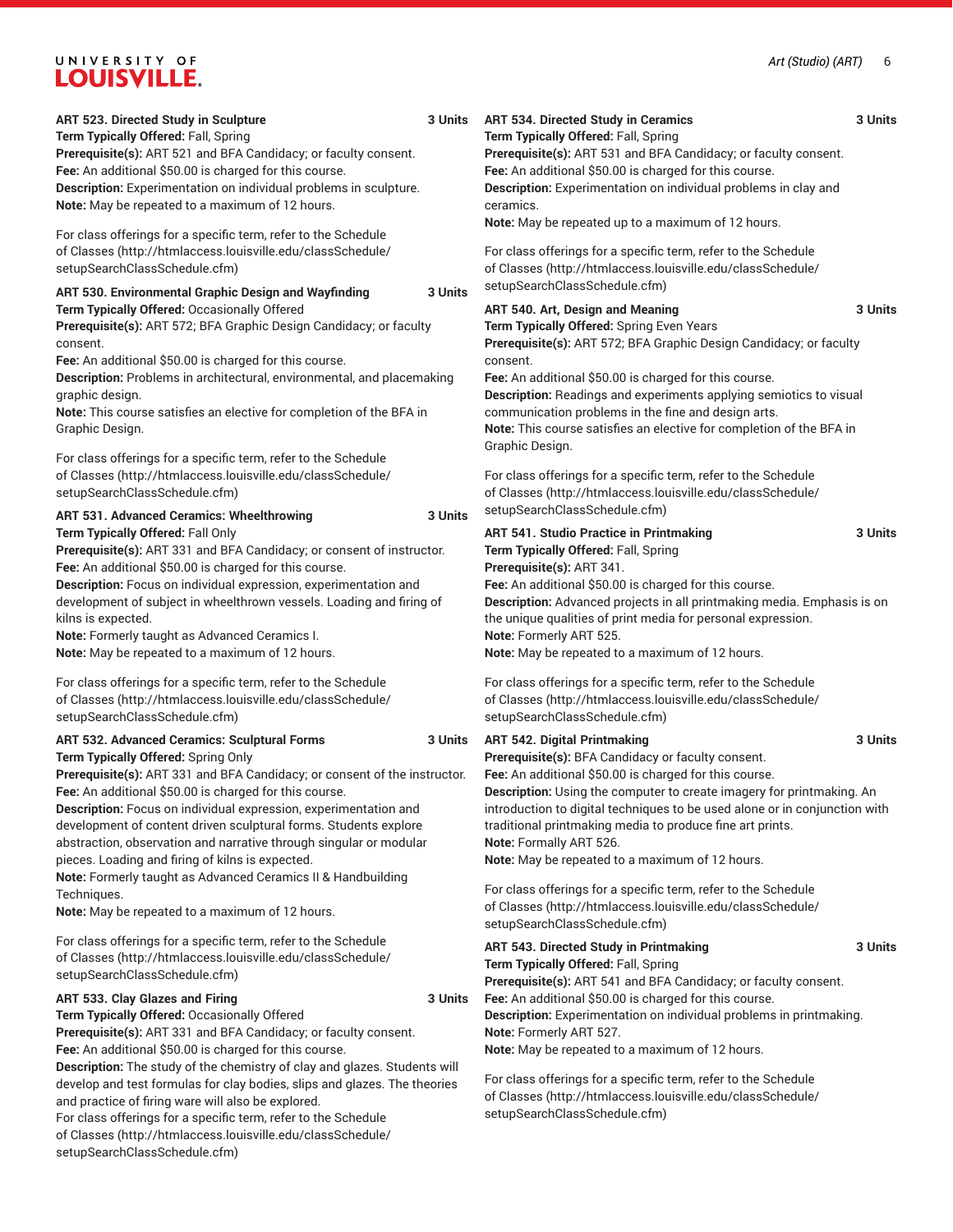[of Classes \(http://htmlaccess.louisville.edu/classSchedule/](http://htmlaccess.louisville.edu/classSchedule/setupSearchClassSchedule.cfm)

[setupSearchClassSchedule.cfm\)](http://htmlaccess.louisville.edu/classSchedule/setupSearchClassSchedule.cfm)

| ART 550. Lettering and Font Design<br>Term Typically Offered: Spring Odd Years                                                                      | 3 Units | ART 556. Experimental Photography II<br>Term Typically Offered: Spring Only                                                                      | 3 Units |
|-----------------------------------------------------------------------------------------------------------------------------------------------------|---------|--------------------------------------------------------------------------------------------------------------------------------------------------|---------|
| Prerequisite(s): ART 572; BFA Graphic Design Candidacy; or faculty                                                                                  |         | Prerequisite(s): ART 351; or faculty consent.                                                                                                    |         |
| consent.                                                                                                                                            |         | Fee: An additional \$50.00 is charged for this course.                                                                                           |         |
| Fee: An additional \$50.00 is charged for this course.                                                                                              |         | <b>Description:</b> Experimentation with historic and alternative photographic                                                                   |         |
| Description: In-depth investigation of the contemporary world of                                                                                    |         | methods of image making.                                                                                                                         |         |
| handmade work marks and typeface design.                                                                                                            |         | Note: May be repeated up to 6 hours.                                                                                                             |         |
| Note: This course satisfies an elective for completion of the BFA in                                                                                |         | For class offerings for a specific term, refer to the Schedule                                                                                   |         |
| Graphic Design.                                                                                                                                     |         | of Classes (http://htmlaccess.louisville.edu/classSchedule/                                                                                      |         |
| For class offerings for a specific term, refer to the Schedule                                                                                      |         | setupSearchClassSchedule.cfm)                                                                                                                    |         |
| of Classes (http://htmlaccess.louisville.edu/classSchedule/                                                                                         |         | ART 557. Advanced Photography                                                                                                                    | 3 Units |
| setupSearchClassSchedule.cfm)                                                                                                                       |         | Term Typically Offered: Spring Only                                                                                                              |         |
| ART 551. Lighting                                                                                                                                   | 3 Units | Prerequisite(s): ART 551 and ART 552, or faculty consent.                                                                                        |         |
| Term Typically Offered: Spring Only                                                                                                                 |         | Fee: An additional \$50.00 is charged for this course.                                                                                           |         |
| Prerequisite(s): ART 351 or faculty consent.                                                                                                        |         | Description: Working in a variety of photographic media including color,                                                                         |         |
| Fee: An additional \$50.00 is charged for this course.                                                                                              |         | black and white, and alternative processes, students develop a personal                                                                          |         |
| Description: Exploration of black and white photography emphasizing                                                                                 |         | portfolio and understanding of contemporary issues in photography.                                                                               |         |
| techniques and processes as well as conceptual problem solving.                                                                                     |         | Note: Formerly taught as ART 553.                                                                                                                |         |
| Note: Formerly taught as Photography Techniques and Processes.                                                                                      |         | Note: May be repeated to a maximum of 6 hours.                                                                                                   |         |
| For class offerings for a specific term, refer to the Schedule                                                                                      |         | For class offerings for a specific term, refer to the Schedule                                                                                   |         |
| of Classes (http://htmlaccess.louisville.edu/classSchedule/                                                                                         |         | of Classes (http://htmlaccess.louisville.edu/classSchedule/                                                                                      |         |
| setupSearchClassSchedule.cfm)                                                                                                                       |         | setupSearchClassSchedule.cfm)                                                                                                                    |         |
| ART 552. Digital Photography                                                                                                                        | 3 Units | ART 559. Computer Applications for Interiors I                                                                                                   | 3 Units |
| Term Typically Offered: Fall Only                                                                                                                   |         | Term Typically Offered: Fall Only                                                                                                                |         |
| Prerequisite(s): ART 351 or faculty consent.                                                                                                        |         | Prerequisite(s): ART 361; BFA Candidacy or faculty consent.                                                                                      |         |
| Fee: An additional \$50.00 is charged for this course.                                                                                              |         | <b>Description:</b> An introduction to professional applications for graphic                                                                     |         |
| Description: Exploration of color photography concepts and digital                                                                                  |         | communication skills, specifically the technical drawings used in                                                                                |         |
| media utilizing photographic principles and techniques. Formerly Color<br>Photography.                                                              |         | construction. Students will develop a set of construction drawings and<br>schedules for a project of their own design. The course will introduce |         |
| Note: Note: May be repeated to a maximum of 6 hours.                                                                                                |         | professional industry-standard software applications and drawing skills,                                                                         |         |
|                                                                                                                                                     |         | and foster the continuing development of those skills.                                                                                           |         |
| For class offerings for a specific term, refer to the Schedule                                                                                      |         | Note: This course is a requirement for completion of the BFA in Interior                                                                         |         |
| of Classes (http://htmlaccess.louisville.edu/classSchedule/                                                                                         |         | Design.                                                                                                                                          |         |
| setupSearchClassSchedule.cfm)                                                                                                                       |         |                                                                                                                                                  |         |
| ART 554. Experimental Photography I                                                                                                                 | 3 Units | For class offerings for a specific term, refer to the Schedule<br>of Classes (http://htmlaccess.louisville.edu/classSchedule/                    |         |
| Term Typically Offered: Fall Only                                                                                                                   |         | setupSearchClassSchedule.cfm)                                                                                                                    |         |
| Prerequisite(s): ART 351 or Faculty Consent.                                                                                                        |         |                                                                                                                                                  |         |
| Fee: An additional \$50.00 is charged for this course.                                                                                              |         | ART 560. Sustainable Design                                                                                                                      | 3 Units |
| Description: An introduction to historic photographic techniques through<br>the use of hand-crafted pinhole cameras, toy cameras, and view cameras. |         | Prerequisite(s): ART 361 and ART 362; BFA Candidacy; or faculty<br>consent.                                                                      |         |
| Note: May be repeated to a maximum of 6 hours.                                                                                                      |         | Fee: An additional \$50.00 is charged for this course.                                                                                           |         |
|                                                                                                                                                     |         | Description: Principles and theory of sustainable design in order to                                                                             |         |
| For class offerings for a specific term, refer to the Schedule                                                                                      |         | prepare students for the LEED (Leadership in Energy and Environmental                                                                            |         |
| of Classes (http://htmlaccess.louisville.edu/classSchedule/                                                                                         |         | Design) accreditation exam. Students will also learn to apply LEED                                                                               |         |
| setupSearchClassSchedule.cfm)                                                                                                                       |         | professional standards into practical design solutions through                                                                                   |         |
| ART 555. Directed Study in Photography                                                                                                              | 3 Units | interdisciplinary projects.                                                                                                                      |         |
| Term Typically Offered: Fall, Spring                                                                                                                |         | Note: This course is a requirement for completion of the BFA in Interior                                                                         |         |
| Prerequisite(s): ART 351, BFA Candidacy, or faculty consent.                                                                                        |         | Design.                                                                                                                                          |         |
| Fee: An additional \$50.00 is charged for this course.                                                                                              |         | For class offerings for a specific term, refer to the Schedule                                                                                   |         |
| Description: Experimentation on individual problems in photography.                                                                                 |         | of Classes (http://htmlaccess.louisville.edu/classSchedule/                                                                                      |         |
| Note: May be repeated to a maximum of 12 hours.                                                                                                     |         | setupSearchClassSchedule.cfm)                                                                                                                    |         |
| For class offerings for a specific term, refer to the Schedule                                                                                      |         |                                                                                                                                                  |         |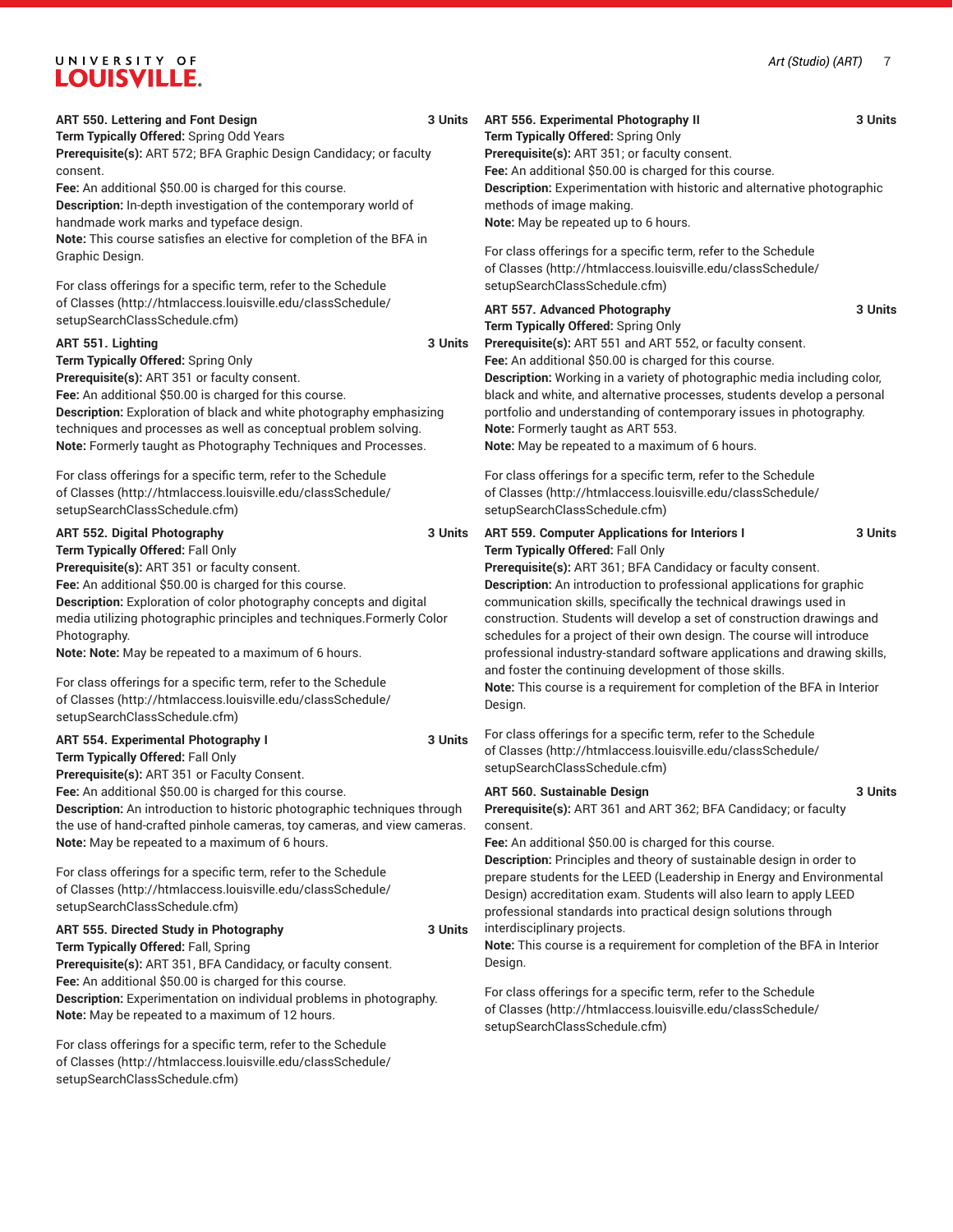| ART 561. Interior Design Studio I<br>Term Typically Offered: Spring Only<br>Prerequisite(s): ART 361 and BFA Candidacy; or faculty consent.<br>Fee: An additional \$50.00 is charged for this course.<br>Description: Introduction to small scale interior design projects<br>emphasizing process and techniques in relation to special populations.<br>Note: Formerly taught as Interior Architecture Studio I.<br>Note: This course is a requirement for completion of the BFA in Interior<br>Design. | 3 Units | ART 565. Directed Projects in Interior Design<br>Term Typically Offered: Spring Only<br>Prerequisite(s): Senior standing; BFA Candidacy; or faculty consent.<br>Fee: An additional \$50.00 is charged for this course.<br>Description: Development of advanced research and project design.<br>Note: Formerly taught as Directed Projects in Interior Architecture.<br>Note: May be repeated to a maximum of 6 hours.<br>Note: This course is a requirement for completion of the BFA in Interior<br>Design. | 3 Units |
|---------------------------------------------------------------------------------------------------------------------------------------------------------------------------------------------------------------------------------------------------------------------------------------------------------------------------------------------------------------------------------------------------------------------------------------------------------------------------------------------------------|---------|--------------------------------------------------------------------------------------------------------------------------------------------------------------------------------------------------------------------------------------------------------------------------------------------------------------------------------------------------------------------------------------------------------------------------------------------------------------------------------------------------------------|---------|
| For class offerings for a specific term, refer to the Schedule<br>of Classes (http://htmlaccess.louisville.edu/classSchedule/<br>setupSearchClassSchedule.cfm)                                                                                                                                                                                                                                                                                                                                          |         | For class offerings for a specific term, refer to the Schedule<br>of Classes (http://htmlaccess.louisville.edu/classSchedule/<br>setupSearchClassSchedule.cfm)                                                                                                                                                                                                                                                                                                                                               |         |
| ART 562. Interior Design Sudio II<br>Term Typically Offered: Fall Only<br>Prerequisite(s): ART 561 and BFA Candidacy; or faculty consent.<br>Fee: An additional \$50.00 is charged for this course.<br>Description: Study of three-dimensional space through model making.<br>Note: Formerly taught as Interior Architecture Studio II.<br>Note: This course is a requirement for completion of the BFA in Interior<br>Design.                                                                          | 3 Units | <b>ART 566. Interiors Construction</b><br>Term Typically Offered: Fall Odd Years<br>Prerequisite(s): ART 361 and BFA Candidacy; or faculty consent.<br>Fee: An additional \$50.00 is charged for this course.<br>Description: A study of interiors construction components and materials.<br>A review of building codes, specifications and terminology.<br>Note: This course is a requirement for completion of the BFA in Interior<br>Design.                                                              | 3 Units |
| For class offerings for a specific term, refer to the Schedule<br>of Classes (http://htmlaccess.louisville.edu/classSchedule/<br>setupSearchClassSchedule.cfm)                                                                                                                                                                                                                                                                                                                                          |         | For class offerings for a specific term, refer to the Schedule<br>of Classes (http://htmlaccess.louisville.edu/classSchedule/<br>setupSearchClassSchedule.cfm)                                                                                                                                                                                                                                                                                                                                               |         |
| ART 563. Interior Design Studio III<br>Term Typically Offered: Spring Only<br>Prerequisite(s): ART 562 and BFA Candidacy; or faculty consent.<br>Fee: An additional \$50.00 is charged for this course.<br>Description: Design of projects involving such areas as historic<br>preservation, hospitality, and retail sales.<br>Note: Formerly taught as Interior Architecture Studio III.<br>Note: This course is a requirement for completion of the BFA in Interior<br>Design.                        | 3 Units | <b>ART 567. Interior Finishes</b><br>Term Typically Offered: Spring Only<br>Prerequisite(s): ART 361 and BFA Candidacy; or faculty consent.<br>Description: A study of interior materials, such as wall coverings and<br>floor coverings and their fabrication, and marketing and installation<br>procedures.<br>Note: Formerly taught as Textiles and Finishes for Interior Design.<br>Note: This course is a requirement for completion of the BFA in Interior<br>Design.                                  | 3 Units |
| For class offerings for a specific term, refer to the Schedule<br>of Classes (http://htmlaccess.louisville.edu/classSchedule/<br>setupSearchClassSchedule.cfm)                                                                                                                                                                                                                                                                                                                                          |         | For class offerings for a specific term, refer to the Schedule<br>of Classes (http://htmlaccess.louisville.edu/classSchedule/<br>setupSearchClassSchedule.cfm)                                                                                                                                                                                                                                                                                                                                               |         |
| <b>ART 564. Interior Design Studio IV</b><br>Term Typically Offered: Fall Only<br>Prerequisite(s): ART 563 and BFA Candidacy; or faculty consent.<br>Fee: An additional \$50.00 is charged for this course.<br>Description: Large scale office design involving programming, space<br>planning and specifying materials. Practice for NCIDQ exam.<br>Note: Formerly taught as Architecture Studio IV.<br>Note: This course is a requirement for completion of the BFA in Interior<br>Design.            | 3 Units | ART 568. Building Systems<br>Term Typically Offered: Fall Even Years<br>Prerequisite(s): ART 361 and BFA Candidacy; or faculty consent.<br>Description: An investigation of building systems including - HVAC,<br>plumbing, electrical, lighting and acoustics and other systems.<br>Note: Formerly taught as Environmental Systems.<br>Note: This course is a requirement for completion of the BFA in Interior<br>Design.                                                                                  | 3 Units |
| For class offerings for a specific term, refer to the Schedule<br>of Classes (http://htmlaccess.louisville.edu/classSchedule/<br>setupSearchClassSchedule.cfm)                                                                                                                                                                                                                                                                                                                                          |         | For class offerings for a specific term, refer to the Schedule<br>of Classes (http://htmlaccess.louisville.edu/classSchedule/<br>setupSearchClassSchedule.cfm)                                                                                                                                                                                                                                                                                                                                               |         |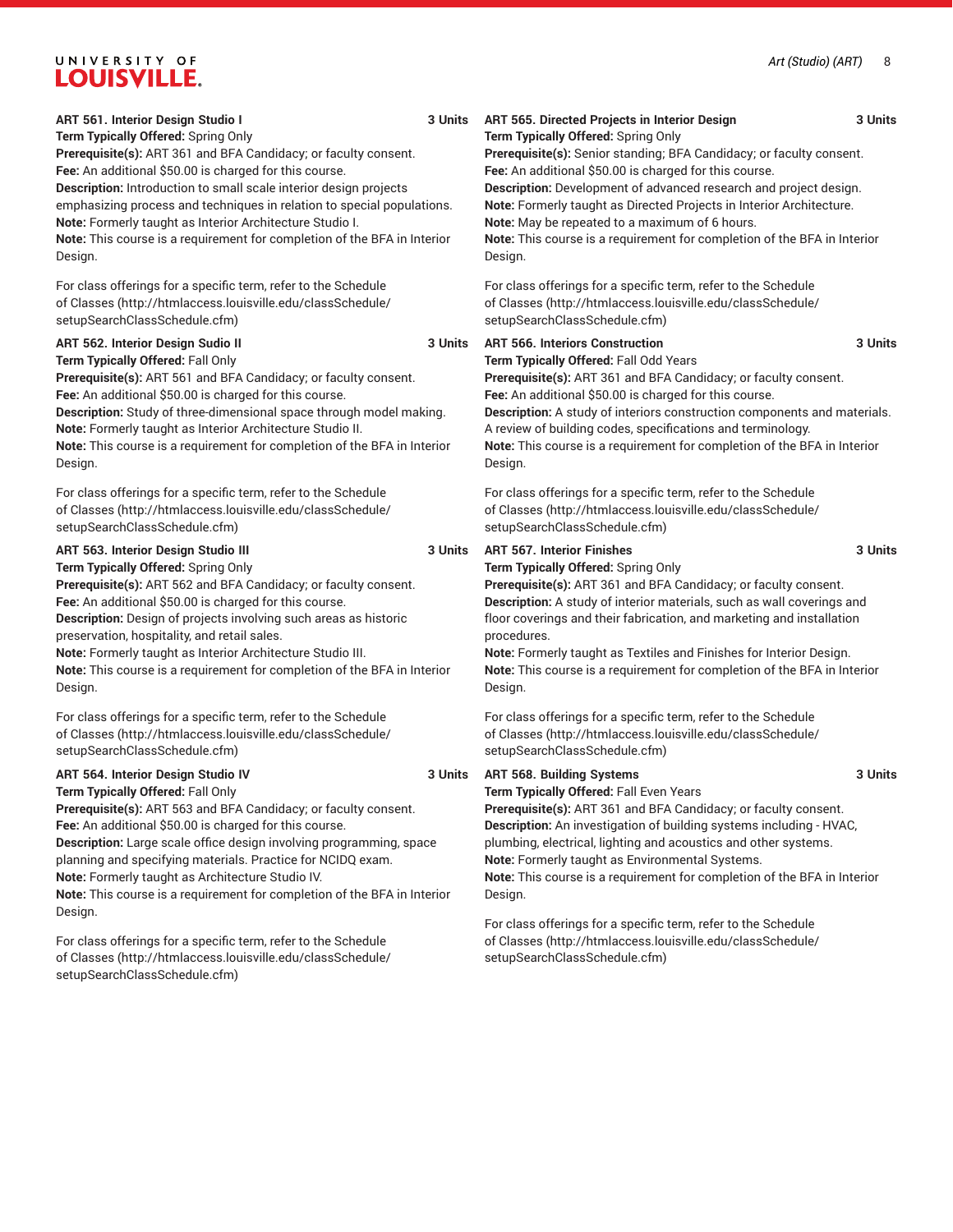#### *Art (Studio) (ART)* 9

# UNIVERSITY OF **LOUISVILLE.**

#### **ART 569. Computer Applications for Interiors II 3 Units**

**Term Typically Offered:** Spring Only

**Prerequisite(s):** ART 361 and BFA Candidacy; or faculty consent. **Fee:** An additional \$50.00 is charged for this course.

**Description:** Intensive use of industry-standard software applications in the exploration, documentation, and presentation of design projects. Course will take students from 2-D drafting to 3-D modeling, rendering, and animation.

**Note:** Formerly Computer Applications in Interior Design. **Note:** This course is a requirement for completion of the BFA in Interior Design.

For class offerings for a specific term, refer to the [Schedule](http://htmlaccess.louisville.edu/classSchedule/setupSearchClassSchedule.cfm) [of Classes \(http://htmlaccess.louisville.edu/classSchedule/](http://htmlaccess.louisville.edu/classSchedule/setupSearchClassSchedule.cfm) [setupSearchClassSchedule.cfm\)](http://htmlaccess.louisville.edu/classSchedule/setupSearchClassSchedule.cfm)

#### **ART 570. Design for Public Issues 3 Units Term Typically Offered:** Spring Only

**Prerequisite(s):** Senior standing and BFA Graphic Design Candidacy; or faculty consent.

**Fee:** An additional \$50.00 is charged for this course.

**Description:** The development, preparation and editing of a resume and a portfolio of work for presentation within the graphic design industry. Focus on graphic design for a defined public issue and audience. Through research and critical thinking, students define, develop and design a complete visual communications program to effectively communicate the selected public issue to the specifically defined audience. **Note:** This course is a requirement for completion of the BFA in Graphic Design.

For class offerings for a specific term, refer to the [Schedule](http://htmlaccess.louisville.edu/classSchedule/setupSearchClassSchedule.cfm) [of Classes \(http://htmlaccess.louisville.edu/classSchedule/](http://htmlaccess.louisville.edu/classSchedule/setupSearchClassSchedule.cfm) [setupSearchClassSchedule.cfm\)](http://htmlaccess.louisville.edu/classSchedule/setupSearchClassSchedule.cfm)

#### **ART 571. Typography I 3 Units**

**Term Typically Offered:** Fall Only

**Prerequisite(s):** ART 371 and BFA Graphic Design Candidacy; or faculty consent.

**Fee:** An additional \$50.00 is charged for this course.

**Description:** Investigation of typography principles and methods with an emphasis on text typography.

**Note:** This course is a requirement for completion of the BFA in Graphic Design.

**Note:** Formerly taught as Letterforms I.

For class offerings for a specific term, refer to the [Schedule](http://htmlaccess.louisville.edu/classSchedule/setupSearchClassSchedule.cfm) [of Classes \(http://htmlaccess.louisville.edu/classSchedule/](http://htmlaccess.louisville.edu/classSchedule/setupSearchClassSchedule.cfm) [setupSearchClassSchedule.cfm\)](http://htmlaccess.louisville.edu/classSchedule/setupSearchClassSchedule.cfm)

#### **ART 572. Typography II 3 Units**

**Term Typically Offered:** Spring Only **Prerequisite(s):** ART 571 and BFA Graphic Design Candidacy; or faculty consent.

**Fee:** An additional \$50.00 is charged for this course.

**Description:** Investigation of advanced typography principles and methods with an emphasis on display typography.

**Note:** This course is a requirement for completion of the BFA in Graphic Design.

**Note:** Formerly taught as Letterforms II.

For class offerings for a specific term, refer to the [Schedule](http://htmlaccess.louisville.edu/classSchedule/setupSearchClassSchedule.cfm) [of Classes \(http://htmlaccess.louisville.edu/classSchedule/](http://htmlaccess.louisville.edu/classSchedule/setupSearchClassSchedule.cfm) [setupSearchClassSchedule.cfm\)](http://htmlaccess.louisville.edu/classSchedule/setupSearchClassSchedule.cfm)

### **ART 573. Identity Systems 3 Units**

**Term Typically Offered:** Fall Only

**Prerequisite(s):** ART 572 and BFA Graphic Design Candidacy; or faculty consent.

**Fee:** An additional \$50.00 is charged for this course.

**Description:** The identifying mark and its application across a variety of message platforms. This course is a requirement for completion of the BFA in Graphic Design.

**Note:** Formerly taught as Graphic Design IV.

For class offerings for a specific term, refer to the [Schedule](http://htmlaccess.louisville.edu/classSchedule/setupSearchClassSchedule.cfm) [of Classes](http://htmlaccess.louisville.edu/classSchedule/setupSearchClassSchedule.cfm) ([http://htmlaccess.louisville.edu/classSchedule/](http://htmlaccess.louisville.edu/classSchedule/setupSearchClassSchedule.cfm) [setupSearchClassSchedule.cfm\)](http://htmlaccess.louisville.edu/classSchedule/setupSearchClassSchedule.cfm)

### **ART 574. The Book Form 3 Units**

**Term Typically Offered:** Fall Only

**Prerequisite(s):** ART 572 and BFA Graphic Design Candidacy; or faculty consent.

**Fee:** An additional \$50.00 is charged for this course. **Description:** The communication and expressive possibilities of bound pages as a medium for words and images. **Note:** This course is a requirement for completion of the BFA in Graphic Design.

**Note:** Formerly taught as Graphic Design V.

For class offerings for a specific term, refer to the [Schedule](http://htmlaccess.louisville.edu/classSchedule/setupSearchClassSchedule.cfm) [of Classes](http://htmlaccess.louisville.edu/classSchedule/setupSearchClassSchedule.cfm) ([http://htmlaccess.louisville.edu/classSchedule/](http://htmlaccess.louisville.edu/classSchedule/setupSearchClassSchedule.cfm) [setupSearchClassSchedule.cfm\)](http://htmlaccess.louisville.edu/classSchedule/setupSearchClassSchedule.cfm)

#### **ART 575. Packaging Design 3 Units**

**Term Typically Offered:** Fall Odd Years **Prerequisite(s):** ART 572 and BFA Graphic Design Candidacy; or faculty consent.

**Fee:** An additional \$50.00 is charged for this course. **Description:** Problems in designing for packaging structures. **Note:** This course satisfies an elective for completion of the BFA in Graphic Design.

**Note:** Formerly taught as Packaging.

For class offerings for a specific term, refer to the [Schedule](http://htmlaccess.louisville.edu/classSchedule/setupSearchClassSchedule.cfm) [of Classes](http://htmlaccess.louisville.edu/classSchedule/setupSearchClassSchedule.cfm) ([http://htmlaccess.louisville.edu/classSchedule/](http://htmlaccess.louisville.edu/classSchedule/setupSearchClassSchedule.cfm) [setupSearchClassSchedule.cfm\)](http://htmlaccess.louisville.edu/classSchedule/setupSearchClassSchedule.cfm)

### **ART 576. Web Site Design 3 Units Term Typically Offered:** Spring Only

**Prerequisite(s):** ART 572 and BFA Graphic Design Candidacy; or faculty consent.

**Fee:** An additional \$50.00 is charged for this course. **Description:** Investigation and practice of web site design as a contemporary fine art and communication medium.

**Note:** This course is a requirement for completion of the BFA in Graphic Design.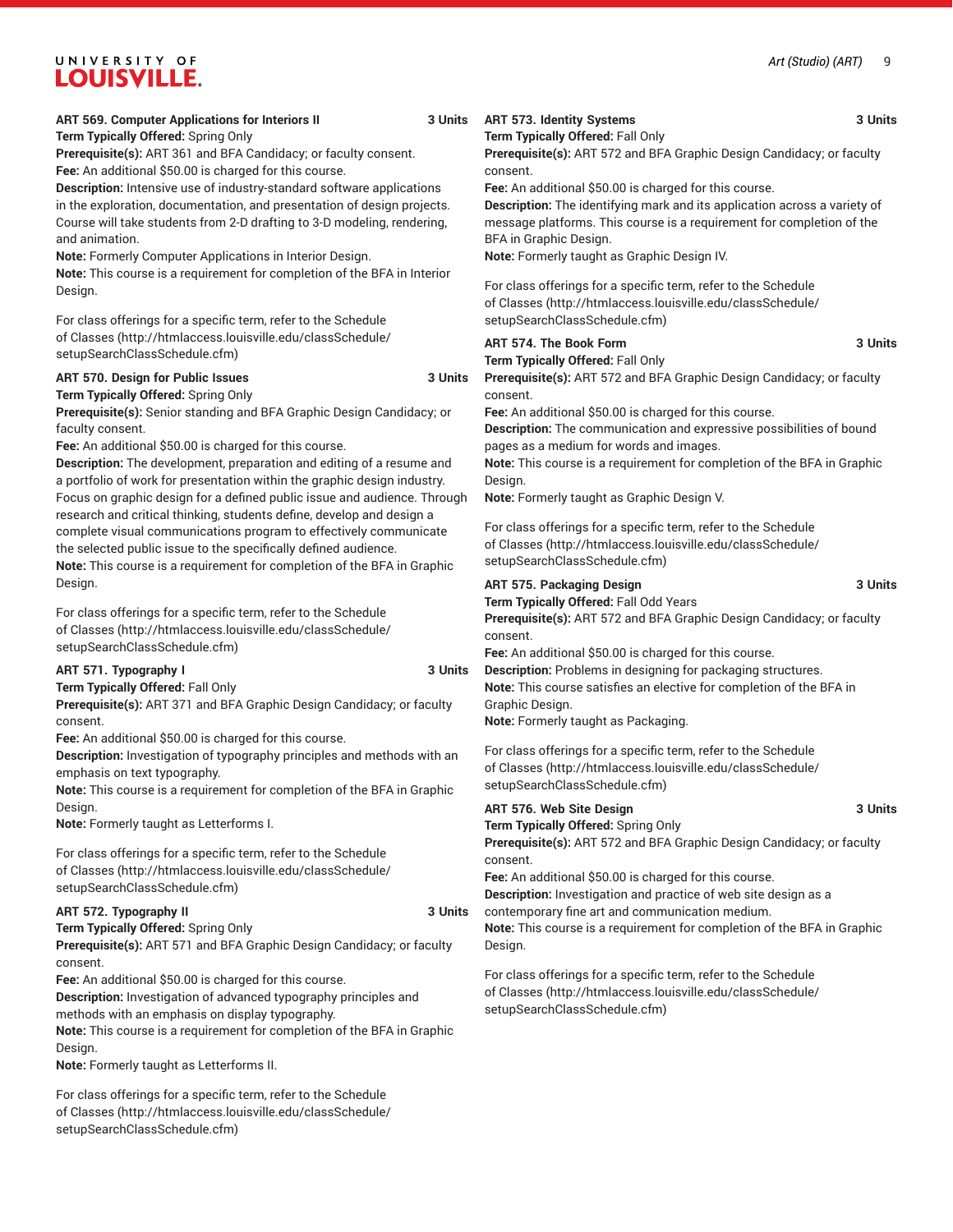**Term Typically Offered:** Spring Even Years

**Prerequisite(s):** ART 572 and BFA Graphic Design Candidacy; or faculty consent.

**Fee:** An additional \$50.00 is charged for this course.

**Description:** An investigation of the design process within the context of designing for human interaction; Advanced problems in designing for screen within the context of user experience, user interface, and interaction through screens, movement, and a variety of dynamic graphic displays exploring storymapping and narrative as vehicles.

**Note:** This course satisfies an elective for completion of the BFA in Graphic Design.

**Note:** Formerly taught as Advanced Web Site Design.

For class offerings for a specific term, refer to the [Schedule](http://htmlaccess.louisville.edu/classSchedule/setupSearchClassSchedule.cfm) [of Classes \(http://htmlaccess.louisville.edu/classSchedule/](http://htmlaccess.louisville.edu/classSchedule/setupSearchClassSchedule.cfm) [setupSearchClassSchedule.cfm\)](http://htmlaccess.louisville.edu/classSchedule/setupSearchClassSchedule.cfm)

#### **ART 578. Image and Installation 3 Units**

**Term Typically Offered:** Occasionally Offered **Prerequisite(s):** ART 351 and BFA Candidacy; or faculty consent. **Fee:** An additional \$50.00 is charged for this course.

**Description:** Students will construct artwork designed to transform sitespecific spaces by using analog and digital approaches. Multi-sensory experiences of space and time will be explored through basic video editing, drone flying, sculptural, perceptual and interdisciplinary-based assignments. Installation work will be contextualized with respect to other forms of aesthetic experience and constructed with meaningful connections between individuals, sites, history, technology and materials. Artists and collaborative groups who utilize a variety of methods in order to activate public space or site-specific locations will also be studied. **Note:** May be repeated to a maximum of 6 hours.

For class offerings for a specific term, refer to the [Schedule](http://htmlaccess.louisville.edu/classSchedule/setupSearchClassSchedule.cfm) [of Classes \(http://htmlaccess.louisville.edu/classSchedule/](http://htmlaccess.louisville.edu/classSchedule/setupSearchClassSchedule.cfm) [setupSearchClassSchedule.cfm\)](http://htmlaccess.louisville.edu/classSchedule/setupSearchClassSchedule.cfm)

#### **ART 579. Directed Study in Graphic Design 1-3 Units Term Typically Offered:** Fall, Spring

**Prerequisite(s):** ART 571 and BFA Graphic Design Candidacy; or faculty consent.

**Fee:** An additional \$50.00 is charged for this course.

**Description:** Experimentation on individual problems in graphic design. **Note:** This course satisfies an elective for completion of the BFA in Graphic Design.

**Note:** May be repeated to a maximum of 12 hours.

For class offerings for a specific term, refer to the [Schedule](http://htmlaccess.louisville.edu/classSchedule/setupSearchClassSchedule.cfm) [of Classes \(http://htmlaccess.louisville.edu/classSchedule/](http://htmlaccess.louisville.edu/classSchedule/setupSearchClassSchedule.cfm) [setupSearchClassSchedule.cfm\)](http://htmlaccess.louisville.edu/classSchedule/setupSearchClassSchedule.cfm)

#### **ART 580. Advanced Book Forms 3 Units**

**Term Typically Offered:** Fall Even Years

**Prerequisite(s):** ART 574 and BFA Graphic Design Candidacy; or faculty consent.

**Fee:** An additional \$50.00 is charged for this course.

**Description:** Advanced problems in publications for print and screen. **Note:** This course satisfies an elective for completion of the BFA in Graphic Design.

For class offerings for a specific term, refer to the [Schedule](http://htmlaccess.louisville.edu/classSchedule/setupSearchClassSchedule.cfm) [of Classes \(http://htmlaccess.louisville.edu/classSchedule/](http://htmlaccess.louisville.edu/classSchedule/setupSearchClassSchedule.cfm) [setupSearchClassSchedule.cfm\)](http://htmlaccess.louisville.edu/classSchedule/setupSearchClassSchedule.cfm)

#### **ART 581. Advanced Fiber/Surface Design 3 Units**

**Term Typically Offered:** Fall, Spring

**Prerequisite(s):** ART 381 and BFA Candidacy; or faculty consent. **Fee:** An additional \$50.00 is charged for this course.

**Description:** Traditional as well as non-traditional fiber techniques are used as a means for developing conceptual skills and problem solving ability in pursuit of a personal direction. Emphasis on surface development using printing, painting, and photo techniques. **Note:** Formerly taught as Fiber: Surface. **Note:** May be repeated to a maximum of 12 hours.

For class offerings for a specific term, refer to the [Schedule](http://htmlaccess.louisville.edu/classSchedule/setupSearchClassSchedule.cfm) [of Classes](http://htmlaccess.louisville.edu/classSchedule/setupSearchClassSchedule.cfm) ([http://htmlaccess.louisville.edu/classSchedule/](http://htmlaccess.louisville.edu/classSchedule/setupSearchClassSchedule.cfm) [setupSearchClassSchedule.cfm\)](http://htmlaccess.louisville.edu/classSchedule/setupSearchClassSchedule.cfm)

#### **ART 582. Advanced Fiber/ Mixed Media Art 3 Units Term Typically Offered:** Occasionally Offered

**Prerequisite(s):** ART 381 and BFA Candidacy; or faculty consent. **Fee:** An additional \$50.00 is charged for this course. **Description:** Traditional as well as non-traditional fiber techniques are used as a means for developing conceptual skills and problem solving

ability in pursuit of a personal direction. Emphasis on sculptural form, papermaking techniques and installation. **Note:** Formerly taught as Fiber: Construction.

**Note:** May be repeated to a maximum of 12 hours.

For class offerings for a specific term, refer to the [Schedule](http://htmlaccess.louisville.edu/classSchedule/setupSearchClassSchedule.cfm) [of Classes](http://htmlaccess.louisville.edu/classSchedule/setupSearchClassSchedule.cfm) ([http://htmlaccess.louisville.edu/classSchedule/](http://htmlaccess.louisville.edu/classSchedule/setupSearchClassSchedule.cfm) [setupSearchClassSchedule.cfm\)](http://htmlaccess.louisville.edu/classSchedule/setupSearchClassSchedule.cfm)

#### **ART 583. Papermaking 3 Units**

**Term Typically Offered:** Occasionally Offered **Prerequisite(s):** BFA Candidacy, faculty consent for graduate credit. **Fee:** An additional \$50.00 is charged for this course. **Description:** Introduces the basic procedures of handmade paper while investigating papermaking as a means for contemporary expression. **Note:** May be taken for graduate credit. **Note:** May be repeated to a maximum of 6 hours.

For class offerings for a specific term, refer to the [Schedule](http://htmlaccess.louisville.edu/classSchedule/setupSearchClassSchedule.cfm) [of Classes](http://htmlaccess.louisville.edu/classSchedule/setupSearchClassSchedule.cfm) ([http://htmlaccess.louisville.edu/classSchedule/](http://htmlaccess.louisville.edu/classSchedule/setupSearchClassSchedule.cfm) [setupSearchClassSchedule.cfm\)](http://htmlaccess.louisville.edu/classSchedule/setupSearchClassSchedule.cfm)

#### **ART 584. Directed Study in Fiber and Mixed Media Art 3 Units Term Typically Offered:** Fall, Spring **Prerequisite(s):** ART 581 or ART 582; and BFA Candidacy; or faculty consent.

**Fee:** An additional \$50.00 is charged for this course. **Description:** Experimentation on individual problems in fiber and mixed media art.

**Note:** May be repeated to a maximum of 12 hours.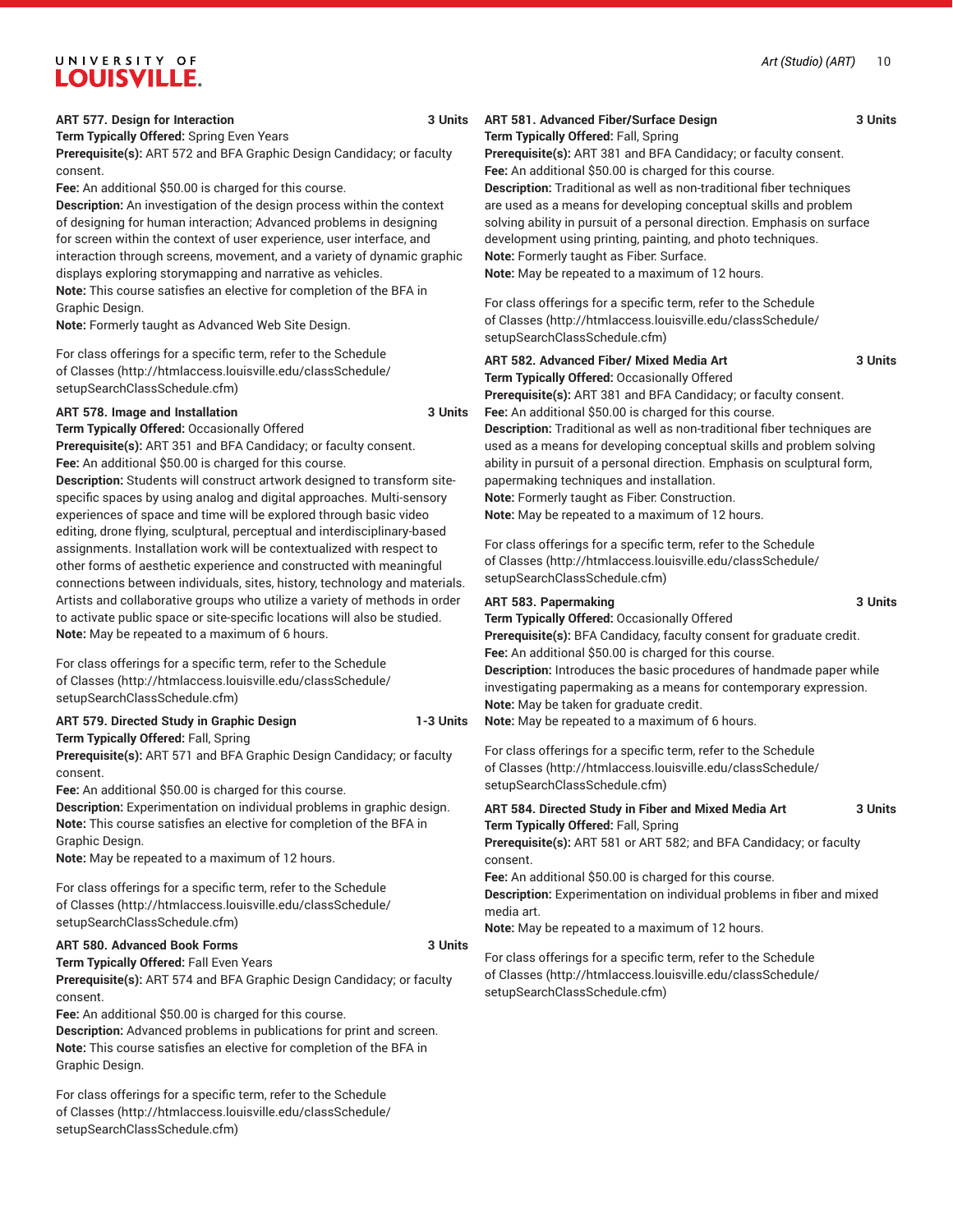**ART 585. Book Art Concepts 3 Units**

**Term Typically Offered:** Occasionally Offered

**Prerequisite(s):** BFA candidacy or faculty consent.

**Fee:** An additional \$50.00 is charged for this course.

**Description:** An introduction to traditional and non-traditional book arts with focus on the construction of traditional book forms such as folded bindings, Japanese stab bindings, portfolios, as well as types of multisignature bindings. Emphasis will be placed on the book as an art form incorporating concept, design, content, and craft. **Note:** May be repeated to a maximum of 6 hours.

For class offerings for a specific term, refer to the [Schedule](http://htmlaccess.louisville.edu/classSchedule/setupSearchClassSchedule.cfm) [of Classes \(http://htmlaccess.louisville.edu/classSchedule/](http://htmlaccess.louisville.edu/classSchedule/setupSearchClassSchedule.cfm) [setupSearchClassSchedule.cfm\)](http://htmlaccess.louisville.edu/classSchedule/setupSearchClassSchedule.cfm)

#### **ART 588. Internship in Graphic Design 3 Units**

**Term Typically Offered:** Fall, Spring, Summer **Prerequisite(s):** BFA Graphic Design Candidacy or faculty consent.

**Description:** An individually-arranged course combing a work experience with a related academic or creative project.

**Note:** This work/learning arrangement must be overseen by a graphic design faculty member and by a designated employee of an organization. **Note:** Registering for ART 588 is contingent upon the student identifying a graphic design faculty member who will sponsor and oversee their work.

**Note:** May not be used to fulfill minimum requirements for the BFA in Graphic Design.

**Note:** May be repeated to a maximum of 6 hours.

For class offerings for a specific term, refer to the [Schedule](http://htmlaccess.louisville.edu/classSchedule/setupSearchClassSchedule.cfm) [of Classes \(http://htmlaccess.louisville.edu/classSchedule/](http://htmlaccess.louisville.edu/classSchedule/setupSearchClassSchedule.cfm) [setupSearchClassSchedule.cfm\)](http://htmlaccess.louisville.edu/classSchedule/setupSearchClassSchedule.cfm)

**ART 590. Special Problems in Studio Art 3 Units Term Typically Offered:** Occasionally Offered **Prerequisite(s):** BFA Candidacy or faculty consent. **Fee:** An additional \$50.00 is charged for this course. **Description:** Advanced exploration of a particular theme, medium or combination of media outside the scope of established departmental curriculum, with emphasis on individual problems. **Note:** May be repeated with different subtitles to a maximum of 12 hours.

For class offerings for a specific term, refer to the [Schedule](http://htmlaccess.louisville.edu/classSchedule/setupSearchClassSchedule.cfm) [of Classes \(http://htmlaccess.louisville.edu/classSchedule/](http://htmlaccess.louisville.edu/classSchedule/setupSearchClassSchedule.cfm) [setupSearchClassSchedule.cfm\)](http://htmlaccess.louisville.edu/classSchedule/setupSearchClassSchedule.cfm)

#### **ART 595. Independent Study 1-3 Units**

**Prerequisite(s):** Minimum grade point average of 3.0 overall, and minimum grade point average of 3.5 in the department, and at least 18 semester hours credit in the department.

**Fee:** An additional \$50.00 is charged for this course.

For class offerings for a specific term, refer to the [Schedule](http://htmlaccess.louisville.edu/classSchedule/setupSearchClassSchedule.cfm) [of Classes \(http://htmlaccess.louisville.edu/classSchedule/](http://htmlaccess.louisville.edu/classSchedule/setupSearchClassSchedule.cfm) [setupSearchClassSchedule.cfm\)](http://htmlaccess.louisville.edu/classSchedule/setupSearchClassSchedule.cfm)

#### **ART 596. Professional Development in Interior Design - CUE 3 Units Term Typically Offered:** Spring Only

**Prerequisite(s):** ART 564 and BFA Candidacy; or faculty consent. **Fee:** An additional \$50.00 is charged for this course.

**Description:** The professional aspects of interior design, with emphasis on the fundamental knowledge and technical skills required for practice in the interior design profession and the role, purpose, and study of professional development. Students will develop, prepare, and edit a resume and a portfolio of work for presentation within the interior design profession.

**Note:** This course is a requirement for completion of the BFA in Interior Design.

**Course Attribute(s):** CUE - This course fulfills the Culminating Undergraduate Experience (CUE) requirement for certain degree programs. CUE courses are advanced-level courses intended for majors with at least 90 earned credits/senior-level status.

For class offerings for a specific term, refer to the [Schedule](http://htmlaccess.louisville.edu/classSchedule/setupSearchClassSchedule.cfm) [of Classes](http://htmlaccess.louisville.edu/classSchedule/setupSearchClassSchedule.cfm) ([http://htmlaccess.louisville.edu/classSchedule/](http://htmlaccess.louisville.edu/classSchedule/setupSearchClassSchedule.cfm) [setupSearchClassSchedule.cfm\)](http://htmlaccess.louisville.edu/classSchedule/setupSearchClassSchedule.cfm)

#### **ART 597. Professional Development in Studio Arts - CUE 3 Units Term Typically Offered:** Fall, Spring

**Prerequisite(s):** Senior standing; BFA Candidacy and successful completion of BFA review.

**Fee:** An additional \$50.00 is charged for this course.

**Description:** The development, preparation, and editing of a resume, artist's statement and a body of work for exhibition for 2-D or 3-D studios. **Note:** Exhibition must be scheduled within the same calendar year as graduation.

**Note:** This course is required for the completion of the BFA in Studio Art and is restricted to students completing the BFA program in the current semester.

**Note:** Permission to enroll will be granted after the student successfully passes the BFA review in the semester prior.

**Course Attribute(s):** CUE - This course fulfills the Culminating Undergraduate Experience (CUE) requirement for certain degree programs. CUE courses are advanced-level courses intended for majors with at least 90 earned credits/senior-level status.

For class offerings for a specific term, refer to the [Schedule](http://htmlaccess.louisville.edu/classSchedule/setupSearchClassSchedule.cfm) [of Classes](http://htmlaccess.louisville.edu/classSchedule/setupSearchClassSchedule.cfm) ([http://htmlaccess.louisville.edu/classSchedule/](http://htmlaccess.louisville.edu/classSchedule/setupSearchClassSchedule.cfm) [setupSearchClassSchedule.cfm\)](http://htmlaccess.louisville.edu/classSchedule/setupSearchClassSchedule.cfm)

#### **ART 598. Portfolio Development in Graphic Design - CUE 3 Units Term Typically Offered:** Spring Only

**Prerequisite(s):** Senior standing and BFA Candidacy; or faculty consent. **Fee:** An additional \$50.00 is charged for this course.

**Description:** The development, preparation, and editing of a resume and a portfolio of work for presentation within the graphic design profession. **Note:** ART 598 may be taken concurrently with ART 570.

**Course Attribute(s):** CUE - This course fulfills the Culminating Undergraduate Experience (CUE) requirement for certain degree programs. CUE courses are advanced-level courses intended for majors with at least 90 earned credits/senior-level status.